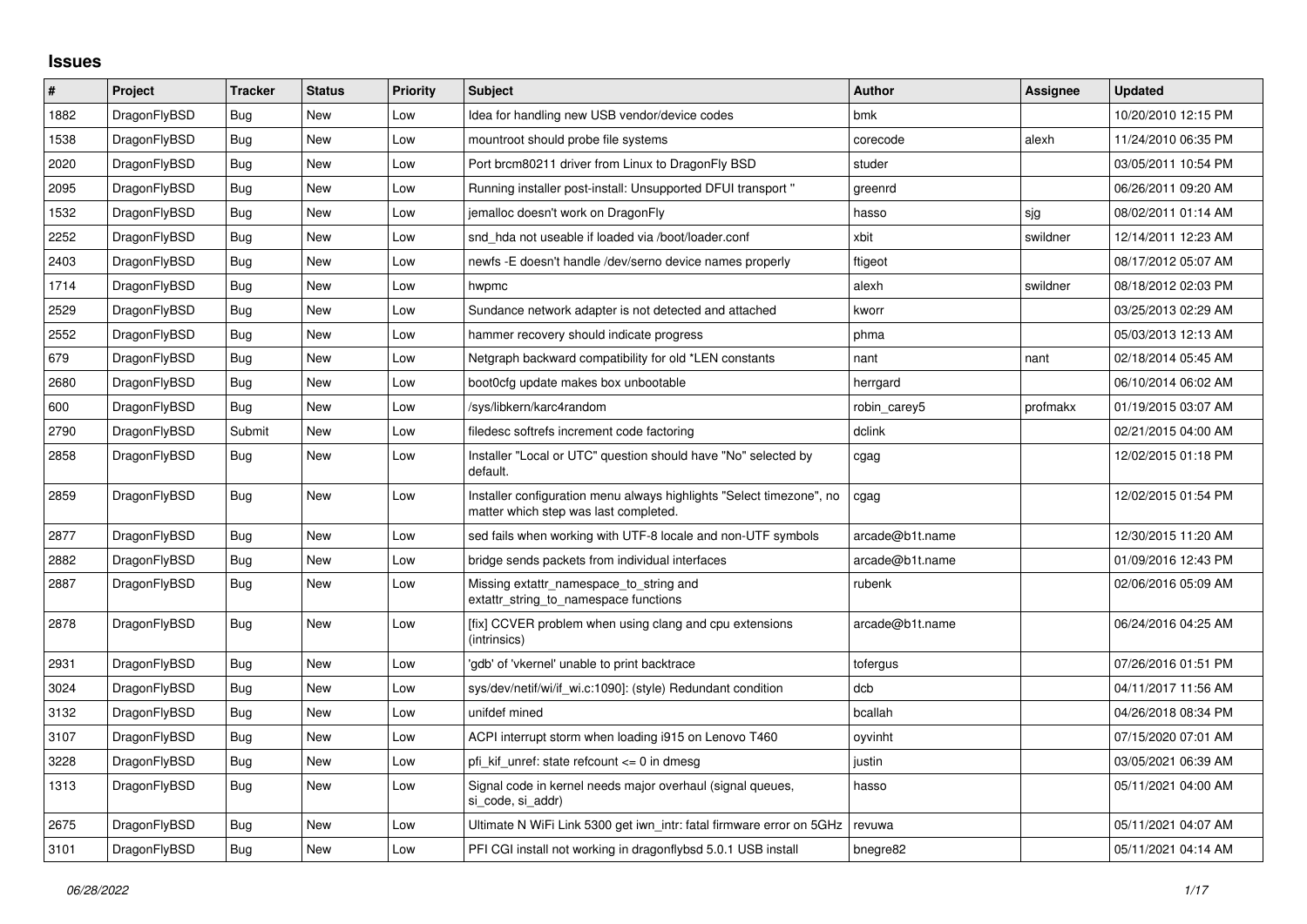| $\vert$ # | Project      | <b>Tracker</b> | <b>Status</b> | <b>Priority</b> | <b>Subject</b>                                                                                                                                                                                    | Author             | Assignee | <b>Updated</b>      |
|-----------|--------------|----------------|---------------|-----------------|---------------------------------------------------------------------------------------------------------------------------------------------------------------------------------------------------|--------------------|----------|---------------------|
| 1947      | DragonFlyBSD | Bug            | New           | Low             | GA-880GM-UD2H (rev. 1.3) AHCI fails to detect disks at the end of<br>the RAID controller                                                                                                          | eocallaghan        |          | 11/27/2021 08:46 AM |
| 3311      | DragonFlyBSD | <b>Bug</b>     | <b>New</b>    | Low             | TrueCrypt support may cause kernel crash                                                                                                                                                          | arcade@b1t.name    |          | 04/29/2022 06:19 AM |
| 1982      | DragonFlyBSD | Bug            | New           | Low             | There is no linuxulator on x86-64                                                                                                                                                                 | herrgard           |          | 05/31/2022 02:25 PM |
| 1861      | DragonFlyBSD | <b>Bug</b>     | <b>New</b>    | Normal          | panic via kprintf (lockmgr called in a hard section)                                                                                                                                              | vsrinivas          |          | 10/11/2010 12:56 AM |
| 1786      | DragonFlyBSD | <b>Bug</b>     | New           | Normal          | Calling NULL function pointer initiates panic loop                                                                                                                                                | sjg                |          | 10/11/2010 05:28 PM |
| 1907      | DragonFlyBSD | Bug            | <b>New</b>    | Normal          | Hammer crash in hammer flusher flush()                                                                                                                                                            | swildner           |          | 11/11/2010 05:07 AM |
| 1913      | DragonFlyBSD | Bug            | New           | Normal          | panic: assertion: ip->flush_state != HAMMER_FST_FLUSH in<br>hammer_flush_inode_core                                                                                                               | swildner           |          | 11/20/2010 05:27 PM |
| 1916      | DragonFlyBSD | Bug            | <b>New</b>    | Normal          | Constant crashes on x86_64 with UFS                                                                                                                                                               | lentferj           |          | 11/21/2010 07:40 PM |
| 1917      | DragonFlyBSD | Bug            | New           | Normal          | panic: assertion: (RB_EMPTY(&ip->rec_tree) && (ip->flags &<br>HAMMER_INODE_XDIRTY) == 0)    (!RB_EMPTY(&ip->rec_tree)<br>&& (ip->flags & HAMMER_INODE_XDIRTY) != 0) in<br>hammer_flush_inode_done | qhwt.dfly          |          | 11/24/2010 03:23 AM |
| 1430      | DragonFlyBSD | Bug            | New           | Normal          | Buggy w(1)?                                                                                                                                                                                       | hasso              | alexh    | 11/24/2010 08:09 AM |
| 1923      | DragonFlyBSD | Bug            | <b>New</b>    | Normal          | Abysmal NFS performance with IPv6                                                                                                                                                                 | ftigeot            |          | 12/05/2010 09:34 PM |
| 1463      | DragonFlyBSD | <b>Bug</b>     | New           | Normal          | Mountroot before drives are initialized                                                                                                                                                           | elekktretterr      |          | 12/07/2010 01:30 PM |
| 1935      | DragonFlyBSD | Bug            | <b>New</b>    | Normal          | mouse does not work after switching between x and console                                                                                                                                         | shamaz             |          | 12/13/2010 10:06 AM |
| 1939      | DragonFlyBSD | <b>Bug</b>     | New           | Normal          | Panic on nightly build and stress test box                                                                                                                                                        | lentferj           |          | 12/18/2010 08:41 AM |
| 1941      | DragonFlyBSD | Bug            | New           | Normal          | wlan config crash                                                                                                                                                                                 | abandon.every.hope |          | 12/24/2010 07:54 PM |
| 1943      | DragonFlyBSD | Bug            | New           | Normal          | hammer assertion panic                                                                                                                                                                            | peter              |          | 12/27/2010 12:45 AM |
| 1944      | DragonFlyBSD | <b>Bug</b>     | New           | Normal          | panic: backing object 0xdea7b258 was somehow re-referenced<br>during collapse!                                                                                                                    | sepherosa          |          | 12/27/2010 02:06 AM |
| 1951      | DragonFlyBSD | <b>Bug</b>     | <b>New</b>    | Normal          | dma timeouts at phyaddr on a good hdd                                                                                                                                                             | peur.neu           |          | 01/04/2011 07:12 AM |
| 1959      | DragonFlyBSD | <b>Bug</b>     | New           | Normal          | DFBSD v2.9.1.422.gc98f2 - Panic during boot - IPv6 and PF                                                                                                                                         | tuxillo            |          | 01/13/2011 03:37 AM |
| 1884      | DragonFlyBSD | Bug            | New           | Normal          | System completely freezes while listening music (devbuf: malloc<br>limit exceeded)                                                                                                                | shamaz             |          | 01/24/2011 05:00 PM |
| 1946      | DragonFlyBSD | Bug            | <b>New</b>    | Normal          | ieee80211 panic                                                                                                                                                                                   | pavalos            | josepht  | 01/27/2011 06:00 PM |
| 1961      | DragonFlyBSD | <b>Bug</b>     | <b>New</b>    | Normal          | Can't create dump from DDB                                                                                                                                                                        | shamaz             |          | 01/29/2011 09:02 PM |
| 1949      | DragonFlyBSD | <b>Bug</b>     | New           | Normal          | iwn panic                                                                                                                                                                                         | pavalos            |          | 01/30/2011 03:21 AM |
| 1873      | DragonFlyBSD | Bug            | New           | Normal          | Panic upon usb mouse detach and reattaching                                                                                                                                                       | rumcic             |          | 02/01/2011 09:53 AM |
| 1964      | DragonFlyBSD | <b>Bug</b>     | New           | Normal          | iwn (panic assertion : wlan_assert_serialized)                                                                                                                                                    | sjmm.ptr           | josepht  | 02/01/2011 12:57 PM |
| 1969      | DragonFlyBSD | Bug            | New           | Normal          | pf-related network problem                                                                                                                                                                        | pavalos            | lentferj | 02/01/2011 06:57 PM |
| 1990      | DragonFlyBSD | <b>Bug</b>     | New           | Normal          | /mnt too large to mount                                                                                                                                                                           | peur.neu           |          | 02/16/2011 11:24 PM |
| 2008      | DragonFlyBSD | <b>Bug</b>     | New           | Normal          | lwkt setcpu remote: td->td flags 00800621 console flood                                                                                                                                           | pavalos            |          | 03/06/2011 09:37 PM |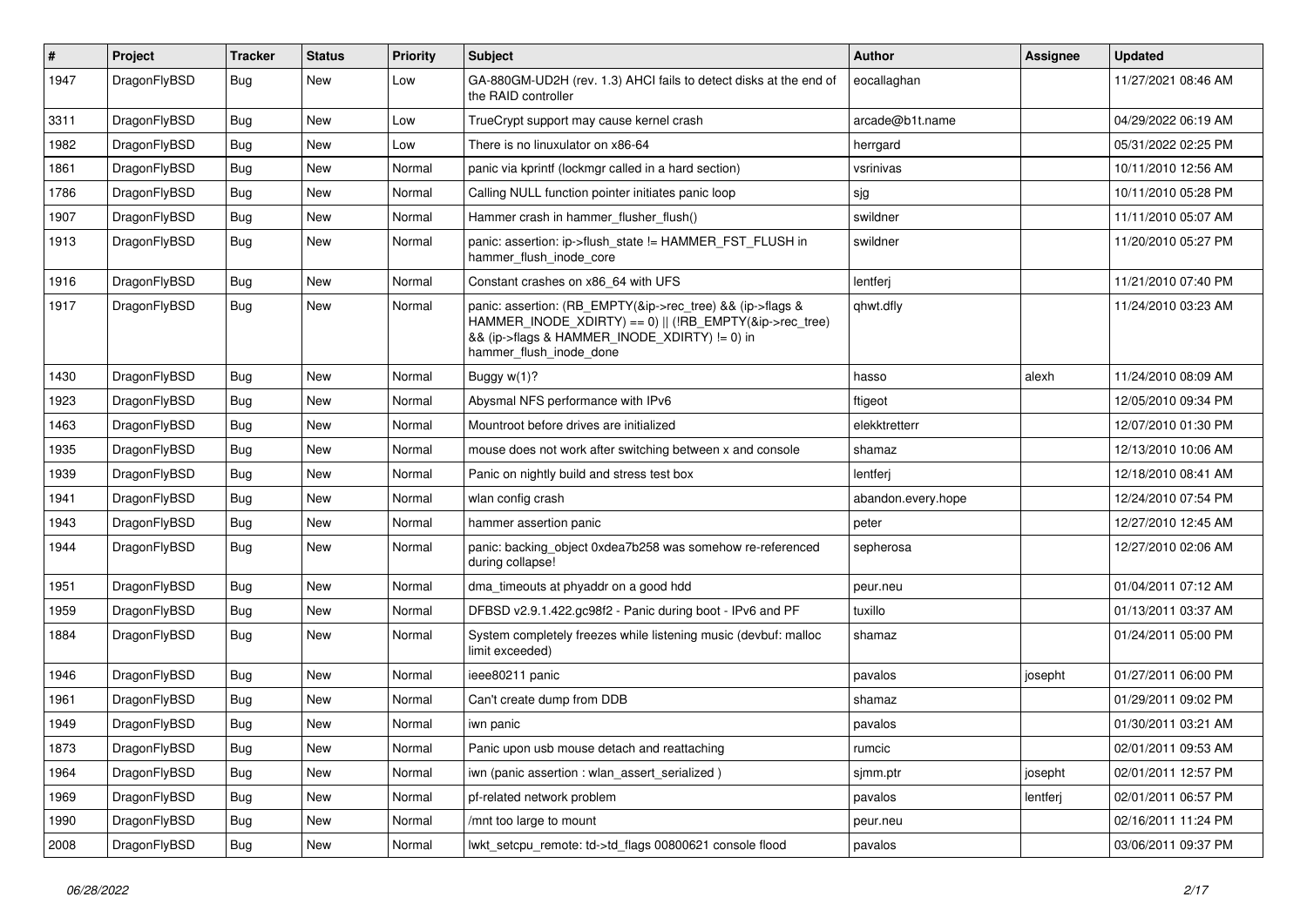| $\pmb{\#}$ | Project      | <b>Tracker</b> | <b>Status</b> | <b>Priority</b> | <b>Subject</b>                                                                 | Author            | Assignee  | <b>Updated</b>      |
|------------|--------------|----------------|---------------|-----------------|--------------------------------------------------------------------------------|-------------------|-----------|---------------------|
| 2004       | DragonFlyBSD | Bug            | New           | Normal          | LWKT_WAIT_IPIQ panic                                                           | steve             |           | 03/08/2011 05:46 PM |
| 1984       | DragonFlyBSD | Bug            | New           | Normal          | hammer mount fails after crash - HAMMER: FIFO record bad head<br>signature     | thomas.nikolajsen |           | 03/08/2011 06:57 PM |
| 2048       | DragonFlyBSD | Bug            | <b>New</b>    | Normal          | panic: ffs_sync: rofs mod                                                      | pavalos           |           | 04/12/2011 05:45 AM |
| 2051       | DragonFlyBSD | <b>Bug</b>     | <b>New</b>    | Normal          | No ipv6 lan route entry created on 2.10                                        | ftigeot           |           | 04/21/2011 10:37 AM |
| 2055       | DragonFlyBSD | <b>Bug</b>     | <b>New</b>    | Normal          | $ssh + IPV6 + bridge \Rightarrow connection freezes$                           | steve             |           | 04/24/2011 07:13 PM |
| 2052       | DragonFlyBSD | Bug            | <b>New</b>    | Normal          | Kernel panic: CPU APIC ID out of range                                         | Anonymous         |           | 05/02/2011 11:06 AM |
| 1874       | DragonFlyBSD | Bug            | <b>New</b>    | Normal          | mpd listening on all IPs, accepting only on one                                | rumcic            |           | 05/08/2011 01:01 PM |
| 2075       | DragonFlyBSD | Bug            | New           | Normal          | pflogd on x86_64                                                               | fanch             |           | 05/16/2011 04:04 PM |
| 2072       | DragonFlyBSD | Bug            | <b>New</b>    | Normal          | Fatal trap 12: stopped at lwkt_send_ipiq3                                      | rumcic            |           | 05/17/2011 04:12 AM |
| 2077       | DragonFlyBSD | <b>Bug</b>     | New           | Normal          | USB devices conflicting                                                        | srussell          |           | 05/17/2011 05:12 PM |
| 2078       | DragonFlyBSD | Bug            | <b>New</b>    | Normal          | DFBSD i386 v2.11.0.201.g3ed2f - Panic during installworld into a<br>vn0 device | tuxillo           |           | 05/19/2011 07:50 PM |
| 2082       | DragonFlyBSD | <b>Bug</b>     | <b>New</b>    | Normal          | dfbsd 2.10.1 amd64 - mc port build error with 'bmake bin-install'              | sun-doctor        |           | 05/25/2011 07:18 PM |
| 2080       | DragonFlyBSD | Bug            | New           | Normal          | panic: lockmgr thrd_sleep: called from interrupt, ipi, or hard code<br>section | rumcic            |           | 05/30/2011 05:06 PM |
| 2085       | DragonFlyBSD | Bug            | <b>New</b>    | Normal          | panic: assertion: (m->flags & PG_MAPPED) == 0 in<br>vm_page_free_toq           | vsrinivas         |           | 06/10/2011 07:48 AM |
| 2094       | DragonFlyBSD | <b>Bug</b>     | <b>New</b>    | Normal          | Segfault when gdb printing backtrace from core dump                            | greenrd           |           | 06/25/2011 04:14 PM |
| 1867       | DragonFlyBSD | <b>Bug</b>     | <b>New</b>    | Normal          | it(4) motherboard and fan problems                                             | tuxillo           |           | 07/08/2011 10:48 AM |
| 2099       | DragonFlyBSD | <b>Bug</b>     | New           | Normal          | page fault panic in vm system                                                  | pavalos           |           | 07/10/2011 08:51 AM |
| 2104       | DragonFlyBSD | <b>Bug</b>     | <b>New</b>    | Normal          | network configuration seg. fault on install CD                                 | navratil          |           | 07/26/2011 07:55 AM |
| 2107       | DragonFlyBSD | Bug            | New           | Normal          | 2.10.1 sata dvd drive issue                                                    | ausppc            |           | 07/31/2011 08:41 PM |
| 2113       | DragonFlyBSD | <b>Bug</b>     | New           | Normal          | nmalloc threaded program fork leak                                             | vsrinivas         | vsrinivas | 08/11/2011 07:25 PM |
| 2115       | DragonFlyBSD | Bug            | New           | Normal          | [msk] system freeze after receive some paquet                                  | bsdsx             |           | 08/22/2011 10:22 AM |
| 2123       | DragonFlyBSD | <b>Bug</b>     | <b>New</b>    | Normal          | hammer is losing files                                                         | schmir            |           | 08/30/2011 07:56 PM |
| 2125       | DragonFlyBSD | <b>Bug</b>     | New           | Normal          | Weird garbage in dmesg                                                         | herrgard          |           | 08/30/2011 08:04 PM |
| 2124       | DragonFlyBSD | Bug            | New           | Normal          | getty repeating too quickly on port /dev/ttyv0                                 | sgeorge.ml        |           | 09/01/2011 04:28 AM |
| 2129       | DragonFlyBSD | <b>Bug</b>     | New           | Normal          | DFBSD v2.11.0.661.gf9438 i386 - panic: lockmgr thrd_sleep                      | tuxillo           |           | 09/05/2011 09:49 AM |
| 2138       | DragonFlyBSD | <b>Bug</b>     | New           | Normal          | > 100% CPU usage                                                               | robin.carey1      |           | 09/26/2011 12:20 PM |
| 2153       | DragonFlyBSD | <b>Bug</b>     | New           | Normal          | Too many unuseful warnings at boot                                             | juanfra684        |           | 10/18/2011 10:16 PM |
| 2154       | DragonFlyBSD | <b>Bug</b>     | New           | Normal          | vkernel copyout() doesn't return EFAULT on error                               | vsrinivas         |           | 10/20/2011 03:53 AM |
| 2158       | DragonFlyBSD | <b>Bug</b>     | New           | Normal          | iwn panics with assertion on boot.                                             | eocallaghan       |           | 10/24/2011 04:13 PM |
| 2164       | DragonFlyBSD | <b>Bug</b>     | New           | Normal          | panic on reboot from usb.                                                      | eocallaghan       |           | 10/27/2011 09:29 AM |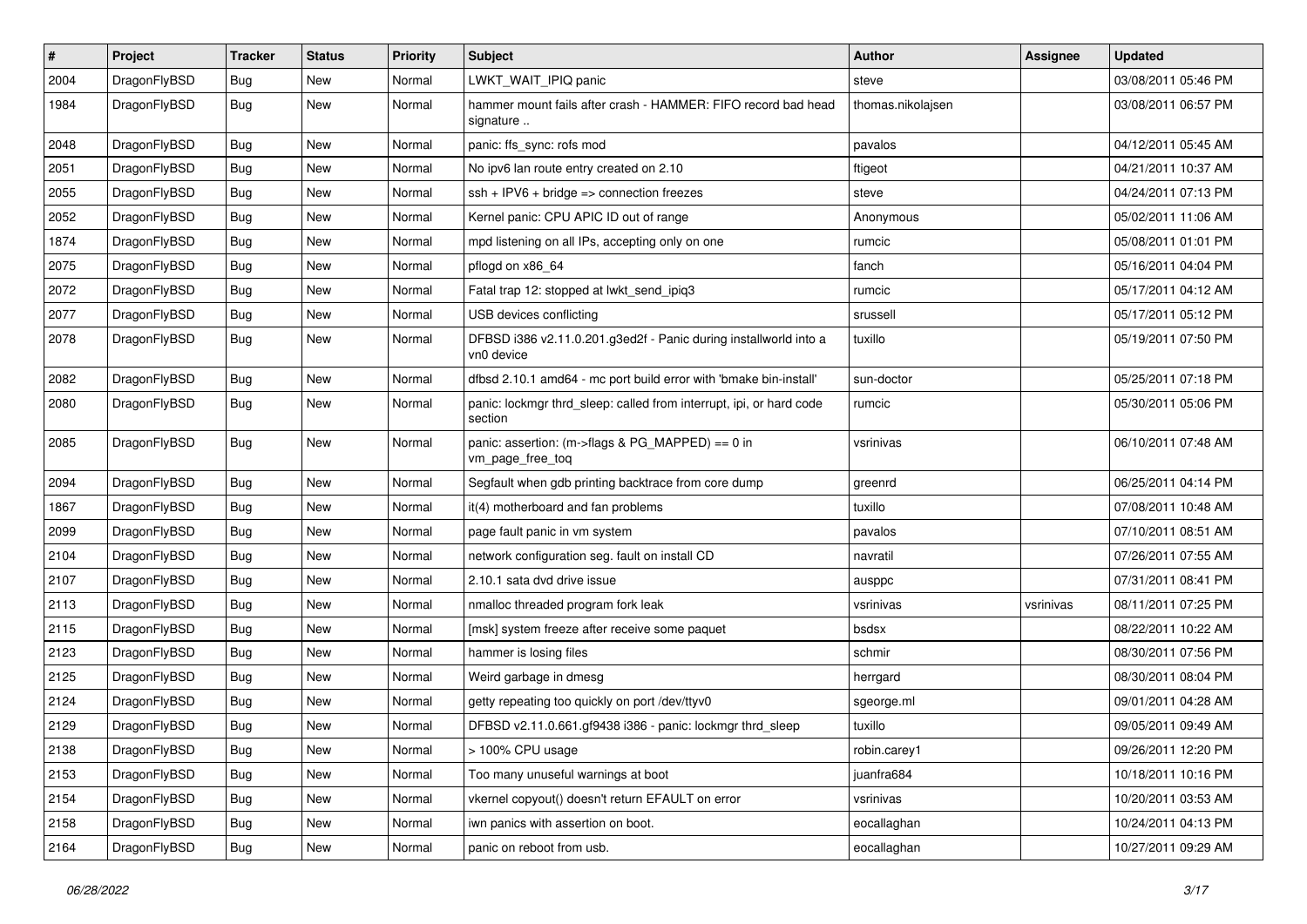| $\vert$ # | Project      | <b>Tracker</b> | <b>Status</b> | <b>Priority</b> | <b>Subject</b>                                                                                             | Author        | Assignee | <b>Updated</b>      |
|-----------|--------------|----------------|---------------|-----------------|------------------------------------------------------------------------------------------------------------|---------------|----------|---------------------|
| 2161      | DragonFlyBSD | <b>Bug</b>     | New           | Normal          | Outdated xorg.conf file gets installed into etc and screws up mouse                                        | eocallaghan   |          | 10/27/2011 01:51 PM |
| 2166      | DragonFlyBSD | Bug            | <b>New</b>    | Normal          | DFBSD v2.13.0.109.g05b9d - Strange lockups                                                                 | tuxillo       |          | 10/29/2011 11:20 AM |
| 2045      | DragonFlyBSD | <b>Bug</b>     | <b>New</b>    | Normal          | ral(4): Fatal trap 12: page fault while in kernel mode (two panics)                                        | herrgard      |          | 11/03/2011 05:34 PM |
| 2171      | DragonFlyBSD | Bug            | New           | Normal          | DFBSD v2.13.0.151.gdc8442 - panic: assertion "(*ptep &<br>$(PG_MANAGED PG_V)$ == PG_V"                     | tuxillo       |          | 11/04/2011 05:06 PM |
| 2098      | DragonFlyBSD | Submit         | <b>New</b>    | Normal          | [PATCH] correct ath man page example<br>(/usr/src/share/man/man4/ath.4)                                    | nobody        |          | 11/15/2011 12:27 AM |
| 2199      | DragonFlyBSD | <b>Bug</b>     | <b>New</b>    | Normal          | screen segfaults if utmpx isn't present                                                                    | pavalos       |          | 11/15/2011 10:52 PM |
| 2210      | DragonFlyBSD | <b>Bug</b>     | New           | Normal          | Bugtracker cannot assign default project for new users                                                     | ahuete.devel  |          | 11/17/2011 11:30 AM |
| 2224      | DragonFlyBSD | Bug            | <b>New</b>    | Normal          | v2.13.0.291.gaa7ec - Panic on fq while installing world                                                    | tuxillo       |          | 11/18/2011 01:40 AM |
| 2245      | DragonFlyBSD | Bug            | New           | Normal          | panic: assertion "ref < &td->td_toks_end" failed in lwkt_gettoken at<br>/usr/src/sys/kern/lwkt_token.c:588 | juanfra684    |          | 11/22/2011 07:41 PM |
| 2248      | DragonFlyBSD | <b>Bug</b>     | <b>New</b>    | Normal          | sysctl panic                                                                                               | pavalos       |          | 11/23/2011 06:23 PM |
| 2167      | DragonFlyBSD | Bug            | <b>New</b>    | Normal          | shutdown/reboot fails after uptime msg                                                                     | marino        |          | 11/28/2011 03:01 AM |
| 2092      | DragonFlyBSD | Bug            | New           | Normal          | Panic: Bad link elm 0x next->prev != elm                                                                   | masterblaster | dillon   | 12/04/2011 12:49 PM |
| 2254      | DragonFlyBSD | Bug            | New           | Normal          | panic: assertion "ref < &td->td_toks_end" failed in lwkt_gettoken at<br>/usr/src/sys/kern/lwkt_token.c:588 | eocallaghan   |          | 12/05/2011 10:21 PM |
| 2265      | DragonFlyBSD | Bug            | <b>New</b>    | Normal          | mbsrtowcs does not properly handle invalid mbstate_t in ps                                                 | c.turner1     | swildner | 01/10/2012 07:56 PM |
| 341       | DragonFlyBSD | <b>Bug</b>     | New           | Normal          | Vinum erroneously repors devices as busy                                                                   | corecode      | swildner | 01/21/2012 04:50 AM |
| 2283      | DragonFlyBSD | Bug            | <b>New</b>    | Normal          | DFBSD DragonFly v2.13.0.957.g4f459 - pmap_release: page<br>should already be gone 0xc27120bc               | tuxillo       |          | 01/23/2012 03:03 AM |
| 2292      | DragonFlyBSD | <b>Bug</b>     | <b>New</b>    | Normal          | re interface with jumbo frames (mtu larger than 1500) hangs after<br>some traffic                          | Anonymous     |          | 01/31/2012 12:11 AM |
| 2306      | DragonFlyBSD | <b>Bug</b>     | <b>New</b>    | Normal          | a crash starts the kernel debugger in text mode, but just reboots in X                                     | phma          |          | 02/11/2012 08:02 PM |
| 2308      | DragonFlyBSD | <b>Bug</b>     | New           | Normal          | System freeze when unloading snd hda                                                                       | jaydg         |          | 02/19/2012 07:15 AM |
| 2297      | DragonFlyBSD | Bug            | <b>New</b>    | Normal          | strange NFS (client) error messages / problems                                                             | Anonymous     |          | 02/19/2012 02:59 PM |
| 2311      | DragonFlyBSD | <b>Bug</b>     | New           | Normal          | Xorg crash having something to do with drm                                                                 | phma          |          | 02/22/2012 09:59 AM |
| 2319      | DragonFlyBSD | Bug            | <b>New</b>    | Normal          | crypt/passwd forward compat                                                                                | c.turner1     |          | 02/28/2012 12:39 PM |
| 2324      | DragonFlyBSD | <b>Bug</b>     | <b>New</b>    | Normal          | natacotrol support > 2TB not working even after the ftigeot patch                                          | zenny         |          | 03/03/2012 01:00 AM |
| 2331      | DragonFlvBSD | Bug            | New           | Normal          | reading mouse mode from unopen file descriptor hangs mouse<br>driver                                       | phma          |          | 03/14/2012 09:43 AM |
| 2316      | DragonFlyBSD | <b>Bug</b>     | New           | Normal          | Ungraceful invalid password handling for adding a new user in the<br>installer                             | rune          |          | 04/27/2012 11:23 PM |
| 2061      | DragonFlyBSD | <b>Bug</b>     | New           | Normal          | USB keyboard boot panic                                                                                    | sjg           |          | 05/04/2012 12:20 AM |
| 2371      | DragonFlyBSD | <b>Bug</b>     | New           | Normal          | Timezone problem with America/Sao_Paulo                                                                    | raitech       |          | 05/17/2012 01:42 PM |
| 2387      | DragonFlyBSD | Bug            | New           | Normal          | hammer ignores -t during dedup                                                                             | phma          |          | 06/17/2012 12:30 PM |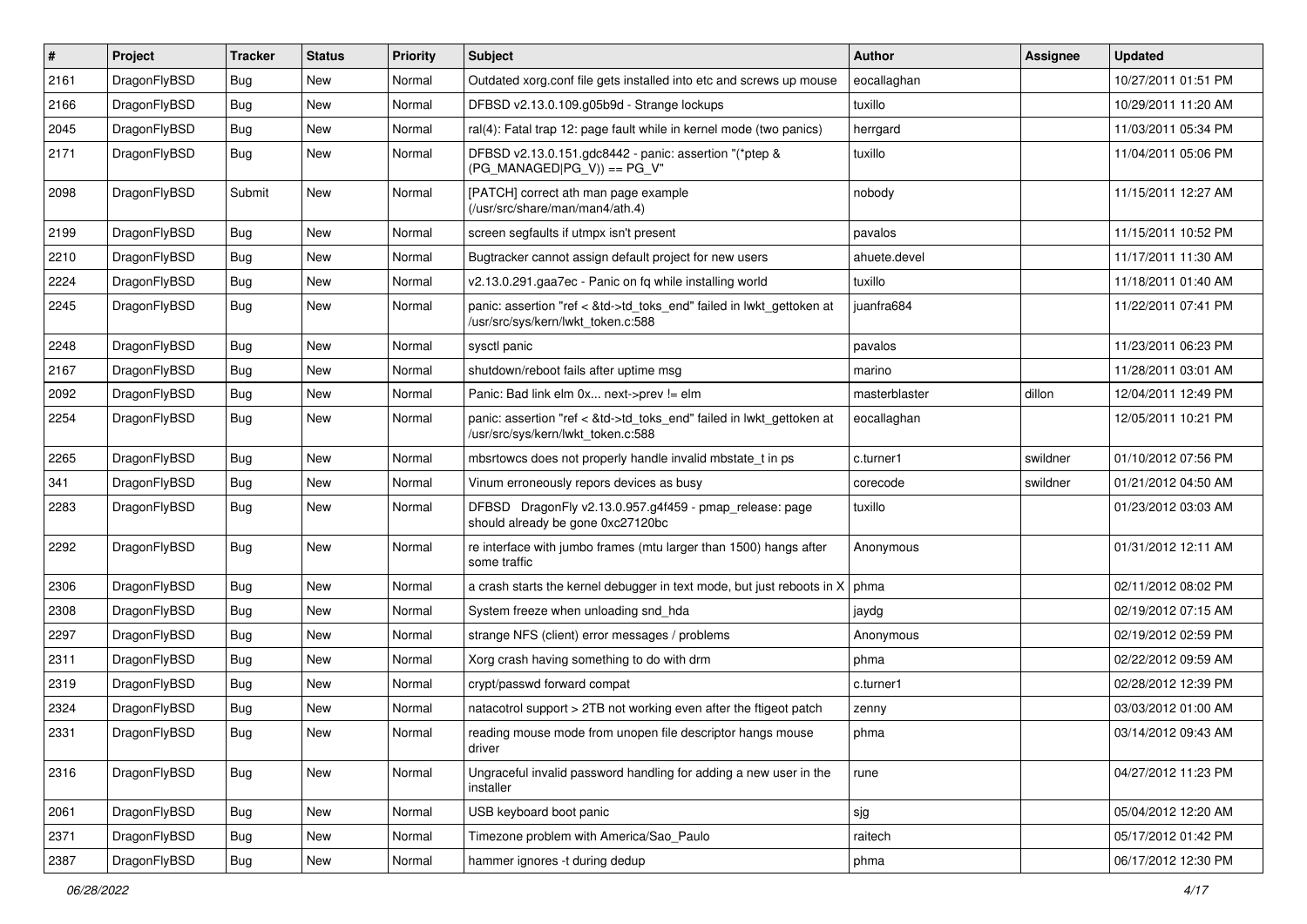| #    | Project      | <b>Tracker</b> | <b>Status</b> | <b>Priority</b> | <b>Subject</b>                                                                                                               | <b>Author</b>     | Assignee  | <b>Updated</b>      |
|------|--------------|----------------|---------------|-----------------|------------------------------------------------------------------------------------------------------------------------------|-------------------|-----------|---------------------|
| 2389 | DragonFlyBSD | Bug            | New           | Normal          | computer crashed while listing processes                                                                                     | phma              |           | 06/18/2012 02:49 PM |
| 2084 | DragonFlyBSD | <b>Bug</b>     | New           | Normal          | DFBSD v2.11.0.242.g4d317 - panic: zone: entry not free                                                                       | tuxillo           |           | 07/03/2012 01:23 AM |
| 2369 | DragonFlyBSD | <b>Bug</b>     | New           | Normal          | panic: Bad link elm 0xffffffe07edf6068 next->prev != elm                                                                     | jaydg             |           | 08/15/2012 03:04 AM |
| 2412 | DragonFlyBSD | <b>Bug</b>     | New           | Normal          | wlan0 fails to get address via dhclient                                                                                      | nonsolosoft       |           | 08/30/2012 05:55 AM |
| 2182 | DragonFlyBSD | <b>Bug</b>     | <b>New</b>    | Normal          | if msk PHY FIFO underrun/overflow                                                                                            | nonsolosoft       |           | 09/03/2012 06:39 AM |
| 2430 | DragonFlyBSD | <b>Bug</b>     | <b>New</b>    | Normal          | Alternate Password Hash method                                                                                               | robin.carey1      |           | 10/07/2012 06:28 AM |
| 1525 | DragonFlyBSD | <b>Bug</b>     | New           | Normal          | boehm-gc problems                                                                                                            | hasso             |           | 10/13/2012 07:13 PM |
| 2434 | DragonFlyBSD | <b>Bug</b>     | New           | Normal          | BTX Halted - Boot fails on USB/GUI                                                                                           | lucmv             |           | 10/17/2012 08:12 PM |
| 2444 | DragonFlyBSD | <b>Bug</b>     | New           | Normal          | Crash during Hammer overnight cleanup                                                                                        | justin            |           | 11/04/2012 07:58 AM |
| 2453 | DragonFlyBSD | <b>Bug</b>     | <b>New</b>    | Normal          | panic: assertion "gd->gd_spinlocks == $0$ " failed                                                                           | Johannes.Hofmann  |           | 11/12/2012 12:54 PM |
| 2436 | DragonFlyBSD | <b>Bug</b>     | New           | Normal          | panic: assertion " $lp$ -> $lwp$ qcpu == dd->cpuid" failed in<br>dfly_acquire_curproc                                        | thomas.nikolajsen |           | 01/23/2013 11:07 AM |
| 2493 | DragonFlyBSD | <b>Bug</b>     | <b>New</b>    | Normal          | vidcontrol: invalid video mode name                                                                                          | Svarov            |           | 01/24/2013 09:55 AM |
| 2370 | DragonFlyBSD | <b>Bug</b>     | <b>New</b>    | Normal          | panic: ffs_valloc: dup alloc                                                                                                 | marino            | vsrinivas | 02/01/2013 09:28 AM |
| 2496 | DragonFlyBSD | <b>Bug</b>     | New           | Normal          | NTFS malloc limit exceeded                                                                                                   | plasmob           | tuxillo   | 02/19/2013 08:47 AM |
| 2520 | DragonFlyBSD | <b>Bug</b>     | <b>New</b>    | Normal          | panic: assertion "IS_SERIALIZED((ifp->if_serializer))" failed in<br>if_default_serialize_assert at /usr/src/sys/net/if.c:437 | ano               |           | 03/09/2013 12:14 AM |
| 2531 | DragonFlyBSD | <b>Bug</b>     | <b>New</b>    | Normal          | camcontrol fails to disable APM                                                                                              | m.lombardi85      |           | 03/23/2013 12:28 PM |
| 2535 | DragonFlyBSD | <b>Bug</b>     | New           | Normal          | Imap processes apparentlt blocked on disk I/O                                                                                | ftigeot           |           | 04/02/2013 09:31 AM |
| 2136 | DragonFlyBSD | <b>Bug</b>     | New           | Normal          | socketpair() doesn't free file descriptors on copyout failure                                                                | vsrinivas         |           | 04/05/2013 09:13 AM |
| 2557 | DragonFlyBSD | <b>Bug</b>     | New           | Normal          | stock 3.4.1 kernel halts during booting if dm and dm_target_crypt<br>are loaded and RAID controller is present               | phma              |           | 05/12/2013 10:38 PM |
| 2565 | DragonFlyBSD | <b>Bug</b>     | <b>New</b>    | Normal          | "ifconfig ix0 up" panic                                                                                                      | ltpig402a         |           | 06/03/2013 05:46 AM |
| 2568 | DragonFlyBSD | <b>Bug</b>     | <b>New</b>    | Normal          | AHCI panic                                                                                                                   | josepht           |           | 06/07/2013 05:52 PM |
| 2577 | DragonFlyBSD | <b>Bug</b>     | New           | Normal          | virtio-blk iops performance is cpu limited on high end devices                                                               | gjs278            | vsrinivas | 08/01/2013 02:28 PM |
| 2569 | DragonFlyBSD | <b>Bug</b>     | <b>New</b>    | Normal          | ctime NFS                                                                                                                    | ferney            |           | 08/11/2013 04:35 AM |
| 2586 | DragonFlyBSD | <b>Bug</b>     | <b>New</b>    | Normal          | pf: "modulate" state seems problematic                                                                                       | srussell          |           | 09/25/2013 07:36 PM |
| 2595 | DragonFlyBSD | Bug            | New           | Normal          | DragonFly 3.4.3 crashes on SUN Blade X6250 with Qlogic ISP 2432<br>FC card                                                   | Turvamies         |           | 10/07/2013 11:53 AM |
| 2598 | DragonFlyBSD | <b>Bug</b>     | New           | Normal          | i386 via USB Booting                                                                                                         | mbzadegan         |           | 10/21/2013 02:28 AM |
| 2604 | DragonFlyBSD | <b>Bug</b>     | <b>New</b>    | Normal          | dell laptop does not boot with LATEST                                                                                        | isenmann          |           | 11/20/2013 02:07 AM |
| 2609 | DragonFlyBSD | Bug            | New           | Normal          | master: panic: assertion<br>"LWKT TOKEN HELD ANY(vm object token(object))" failed in<br>swp_pager_lookup                     | thomas.nikolajsen |           | 11/28/2013 11:36 AM |
| 2611 | DragonFlyBSD | <b>Bug</b>     | New           | Normal          | Change in IP address results in network not working                                                                          | phma              |           | 12/05/2013 07:55 PM |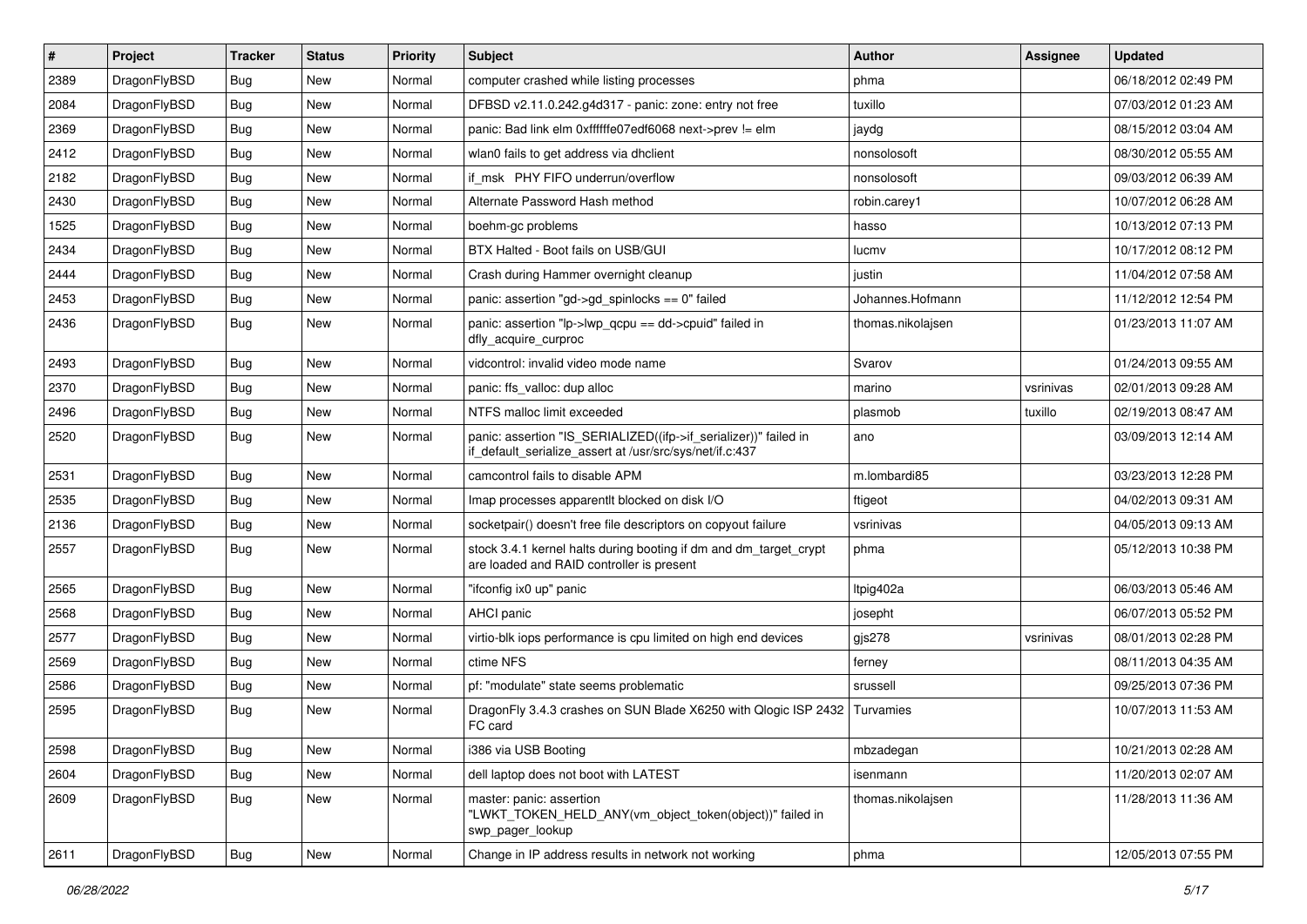| $\pmb{\#}$ | Project      | <b>Tracker</b> | <b>Status</b> | <b>Priority</b> | Subject                                                                                          | Author         | <b>Assignee</b> | <b>Updated</b>      |
|------------|--------------|----------------|---------------|-----------------|--------------------------------------------------------------------------------------------------|----------------|-----------------|---------------------|
| 2618       | DragonFlyBSD | Bug            | <b>New</b>    | Normal          | mouse problem on RELEASE-3_6_0                                                                   | FilippoMo      |                 | 12/20/2013 03:26 AM |
| 2620       | DragonFlyBSD | <b>Bug</b>     | <b>New</b>    | Normal          | moused problem                                                                                   | FilippoMo      |                 | 12/20/2013 10:32 AM |
| 2621       | DragonFlyBSD | <b>Bug</b>     | New           | Normal          | core dump using cdrom                                                                            | nonsolosoft    |                 | 12/27/2013 12:43 AM |
| 2622       | DragonFlyBSD | Bug            | <b>New</b>    | Normal          | VAIO FIT15E fn keys support                                                                      | nonsolosoft    |                 | 12/31/2013 01:31 AM |
| 2626       | DragonFlyBSD | Bug            | New           | Normal          | iwn driver drops with error: "firmware error 'iwn intr: fatal firmware<br>error""                | rodyaj         |                 | 01/09/2014 05:50 AM |
| 1193       | DragonFlyBSD | <b>Bug</b>     | New           | Normal          | kernel doesn't recognize cdrom drive                                                             | nonsolosoft    |                 | 01/25/2014 09:11 PM |
| 989        | DragonFlyBSD | <b>Bug</b>     | <b>New</b>    | Normal          | installer/fdisk trouble with wrapped values                                                      | Discodestroyer |                 | 02/18/2014 06:27 AM |
| 1246       | DragonFlyBSD | <b>Bug</b>     | <b>New</b>    | Normal          | bad resolution (monitor desync) with livedvd                                                     | Przem0l        |                 | 02/18/2014 06:29 AM |
| 2645       | DragonFlyBSD | Bug            | <b>New</b>    | Normal          | panic with dsched fq and ioprio                                                                  | jyoung15       |                 | 02/20/2014 07:29 AM |
| 2619       | DragonFlyBSD | <b>Bug</b>     | New           | Normal          | DragonFly 3.6 can't be installed on a 6TB volume                                                 | ftigeot        |                 | 02/23/2014 11:55 PM |
| 2473       | DragonFlyBSD | <b>Bug</b>     | <b>New</b>    | Normal          | Kernel crash when trying to up the wpi0 device (Dfly<br>v3.3.0.758.g47388-DEVELOPMENT)           | tomaz          |                 | 02/24/2014 08:50 AM |
| 1695       | DragonFlyBSD | <b>Bug</b>     | <b>New</b>    | Normal          | NFS-related system breakdown                                                                     | Anonymous      |                 | 04/10/2014 12:35 AM |
| 2652       | DragonFlyBSD | Bug            | New           | Normal          | 189a0ff3761b47  ix: Implement MSI-X support locks up Lenovo<br>S10 Intel Atom n270               | davshao        |                 | 05/14/2014 01:55 AM |
| 2629       | DragonFlyBSD | Bug            | <b>New</b>    | Normal          | Replace gcc44 with llvm34, clang34, and libc++                                                   | tuxillo        |                 | 06/02/2014 02:30 PM |
| 2416       | DragonFlyBSD | <b>Bug</b>     | <b>New</b>    | Normal          | ' entry can be removed on mounted nfs filesystem                                                 | ftigeot        | tuxillo         | 06/03/2014 04:40 AM |
| 2329       | DragonFlyBSD | <b>Bug</b>     | <b>New</b>    | Normal          | ibm x3550 & acpi                                                                                 | ano            |                 | 06/03/2014 11:37 AM |
| 2490       | DragonFlyBSD | <b>Bug</b>     | <b>New</b>    | Normal          | nmalloc should color addresses to avoid cache bank conflictsw                                    | vsrinivas      |                 | 06/10/2014 05:51 AM |
| 2489       | DragonFlyBSD | <b>Bug</b>     | <b>New</b>    | Normal          | nmalloc doesn't cache VA for allocations > 8KB                                                   | vsrinivas      |                 | 06/10/2014 05:51 AM |
| 2687       | DragonFlyBSD | Bug            | <b>New</b>    | Normal          | natacontrol software RAID in installer                                                           | csmelosky      |                 | 06/22/2014 12:03 PM |
| 2688       | DragonFlyBSD | Bug            | New           | Normal          | 67613368bdda7 Fix wrong checks for U4B presence Asrock Z77M<br>difficulty detecting USB keyboard | davshao        |                 | 06/28/2014 07:08 PM |
| 2712       | DragonFlyBSD | Bug            | <b>New</b>    | Normal          | connect(2) returns EINVAL when retrying after ECONNREFUSED                                       | jorisgio       |                 | 08/14/2014 05:31 PM |
| 2738       | DragonFlyBSD | Bug            | New           | Normal          | Hammer: Strange behavior when trying to recover old version of<br>moved file                     | roland         |                 | 11/20/2014 08:02 AM |
| 2746       | DragonFlyBSD | Bug            | <b>New</b>    | Normal          | some fraction of xterms started from the xmonad window manager<br>get killed with SIGALRM        | isenmann       | profmakx        | 12/28/2014 02:51 AM |
| 1194       | DragonFlyBSD | Bug            | New           | Normal          | SCSI errors while trying to copy photos from my camera                                           | elekktretterr  |                 | 01/14/2015 04:39 PM |
| 1634       | DragonFlyBSD | Bug            | New           | Normal          | panic: spin_lock: 0xe4ad1320, indefinitive wait!                                                 | elekktretterr  |                 | 01/19/2015 03:21 AM |
| 2788       | DragonFlyBSD | <b>Bug</b>     | New           | Normal          | ioctl GSLICEINFO: Not working for vnode slice                                                    | mneumann       |                 | 02/12/2015 07:49 AM |
| 2799       | DragonFlyBSD | <b>Bug</b>     | New           | Normal          | Fatal trap 12 caused by moused(8) -p /dev/cual0                                                  | opvalues       |                 | 03/04/2015 11:01 PM |
| 2802       | DragonFlyBSD | <b>Bug</b>     | New           | Normal          | USB Wifi urtwn0 crash from cd boot                                                               | opvalues       |                 | 03/10/2015 01:07 AM |
| 2803       | DragonFlyBSD | Bug            | New           | Normal          | HAMMER: Warning: UNDO area too small!                                                            | ftigeot        |                 | 03/11/2015 03:42 PM |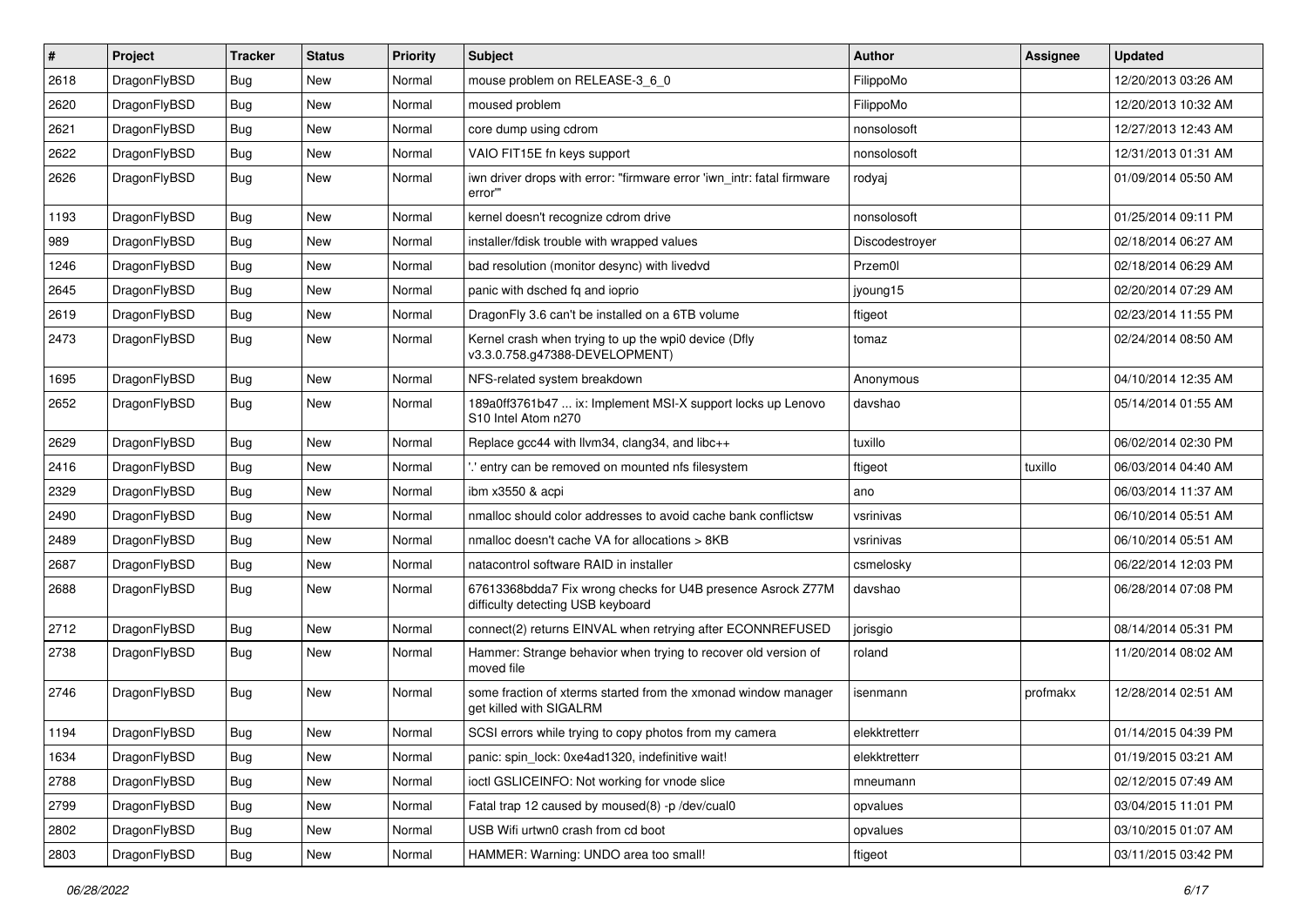| $\sharp$ | Project      | <b>Tracker</b> | <b>Status</b> | <b>Priority</b> | <b>Subject</b>                                                                                                                                           | Author           | Assignee | <b>Updated</b>      |
|----------|--------------|----------------|---------------|-----------------|----------------------------------------------------------------------------------------------------------------------------------------------------------|------------------|----------|---------------------|
| 2809     | DragonFlyBSD | Bug            | <b>New</b>    | Normal          | hammer mirror-stream                                                                                                                                     | masu             |          | 04/10/2015 12:33 AM |
| 2812     | DragonFlyBSD | <b>Bug</b>     | <b>New</b>    | Normal          | Panic on Intel DE3815TYKHE                                                                                                                               | tmorp            |          | 05/14/2015 03:14 PM |
| 2816     | DragonFlyBSD | Bug            | New           | Normal          | A multitasking process being debugged can get stuck                                                                                                      | phma             |          | 05/19/2015 03:57 AM |
| 2820     | DragonFlyBSD | Bug            | New           | Normal          | TP-Link USB Wi-Fi adapter cannot be reattached to the system                                                                                             | shamaz           |          | 05/22/2015 09:45 PM |
| 2822     | DragonFlyBSD | Bug            | <b>New</b>    | Normal          | USB 3.0 stick throws "reading primary partition table: error<br>accessing offset 000[] for 152" error, while the stick works on any<br>other OS I tested | revuwa           | profmakx | 06/29/2015 05:56 AM |
| 2840     | DragonFlyBSD | Bug            | New           | Normal          | wrong voltage is reported                                                                                                                                | yellowrabbit2010 |          | 09/11/2015 06:09 PM |
| 2835     | DragonFlyBSD | Bug            | New           | Normal          | /usr/include/c++/5.0/bits/c++locale.h likes<br>POSIX_C_SOURCE>=200809                                                                                    | davshao          |          | 11/18/2015 03:40 AM |
| 2857     | DragonFlyBSD | Bug            | New           | Normal          | hammer stalls via bitcoin-qt                                                                                                                             | tkusumi          |          | 11/30/2015 06:52 AM |
| 2863     | DragonFlyBSD | Bug            | New           | Normal          | HAMMER synch tid is zero                                                                                                                                 | shamaz           |          | 12/12/2015 11:24 PM |
| 2874     | DragonFlyBSD | Bug            | <b>New</b>    | Normal          | make world DESTDIR=/emptydir fails                                                                                                                       | pascii           |          | 12/25/2015 07:04 AM |
| 2674     | DragonFlyBSD | Bug            | <b>New</b>    | Normal          | <b>GPT Support</b>                                                                                                                                       | ftigeot          |          | 12/28/2015 02:54 PM |
| 2881     | DragonFlyBSD | <b>Bug</b>     | New           | Normal          | Pulseaudio hangs/resets system when starting X11                                                                                                         | mneumann         |          | 01/09/2016 03:08 AM |
| 2886     | DragonFlyBSD | <b>Bug</b>     | <b>New</b>    | Normal          | dragonfly mail agent: sending a testmail causes high system load                                                                                         | worf             |          | 02/05/2016 05:53 AM |
| 2892     | DragonFlyBSD | <b>Bug</b>     | New           | Normal          | swap pager:indefinite wait bufferf error                                                                                                                 | <b>Ihmwzy</b>    |          | 02/21/2016 10:32 PM |
| 2890     | DragonFlyBSD | <b>Bug</b>     | New           | Normal          | not able to boot usb installer on Toshiba Chromebook 2                                                                                                   | johnnywhishbone  |          | 02/22/2016 03:42 AM |
| 2891     | DragonFlyBSD | <b>Bug</b>     | New           | Normal          | Kernel panic in IEEE802.11 related code                                                                                                                  | shamaz           |          | 05/29/2016 05:49 PM |
| 2924     | DragonFlyBSD | <b>Bug</b>     | <b>New</b>    | Normal          | cat -v fails to tag characters in extended table with M- prefix with<br>some locales                                                                     | sevan            |          | 07/11/2016 07:18 AM |
| 2933     | DragonFlyBSD | Submit         | New           | Normal          | Remove unix domain socket support from cat(1)                                                                                                            | sevan            |          | 08/01/2016 08:10 PM |
| 2936     | DragonFlyBSD | <b>Bug</b>     | New           | Normal          | loader.efi crashes while loading kernel                                                                                                                  | spaceille        |          | 08/20/2016 06:17 AM |
| 2526     | DragonFlyBSD | <b>Bug</b>     | <b>New</b>    | Normal          | hammer cleanup doesn't run on first day of DST                                                                                                           | pavalos          |          | 10/18/2016 05:28 PM |
| 2970     | DragonFlyBSD | <b>Bug</b>     | New           | Normal          | kernel 4.7: "Is -I" causes panic on UDF filesystem: "bgetvp -<br>overlapping buffer"                                                                     | peeter           |          | 12/21/2016 02:46 AM |
| 2972     | DragonFlyBSD | <b>Bug</b>     | <b>New</b>    | Normal          | ipfw3 "deny to me" does not work correctly                                                                                                               | mneumann         |          | 12/27/2016 12:11 PM |
| 2994     | DragonFlyBSD | <b>Bug</b>     | <b>New</b>    | Normal          | Intermittent boot hangs after git: hammer - HAMMER Version 7                                                                                             | davshao          |          | 03/30/2017 02:06 PM |
| 3006     | DragonFlyBSD | <b>Bug</b>     | New           | Normal          | boot0cfg: panic in kern_udev.c in function _udev_dict_set_cstr when<br>installing in VirtualBox                                                          | MichiGreat       |          | 04/01/2017 02:22 PM |
| 3018     | DragonFlyBSD | <b>Bug</b>     | New           | Normal          | sys/bus/u4b/wlan/if_run.c:5464]: (style) Redundant condition                                                                                             | dcb              |          | 04/11/2017 11:26 AM |
| 3022     | DragonFlyBSD | <b>Bug</b>     | New           | Normal          | sys/dev/netif/ath/ath/if_ath.c:2142: strange bitmask?                                                                                                    | dcb              |          | 04/11/2017 11:49 AM |
| 3035     | DragonFlyBSD | <b>Bug</b>     | New           | Normal          | panic: assertion "cpu >= 0 && cpu < ncpus" failed in netisr_cpuport<br>at /usr/src/sys/net/netisr2.h:87                                                  | masu             |          | 05/11/2017 01:24 AM |
| 3036     | DragonFlyBSD | <b>Bug</b>     | New           | Normal          | panic in icmp_redirect_start() ASSERT_IN_NETISR(0)                                                                                                       | tautolog         |          | 05/11/2017 07:27 PM |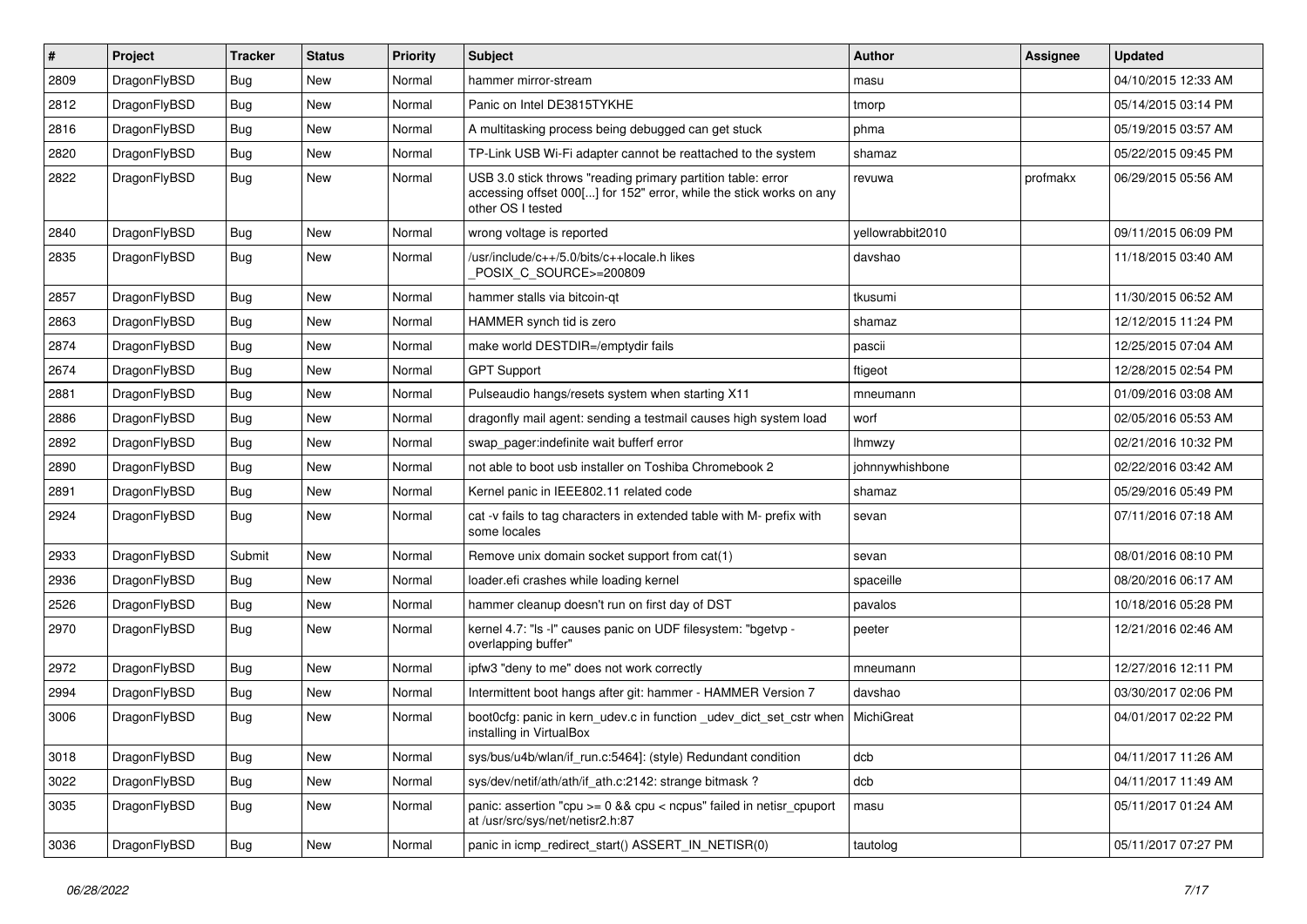| #    | Project      | <b>Tracker</b> | <b>Status</b> | <b>Priority</b> | Subject                                                                                         | <b>Author</b>          | Assignee | <b>Updated</b>      |
|------|--------------|----------------|---------------|-----------------|-------------------------------------------------------------------------------------------------|------------------------|----------|---------------------|
| 3049 | DragonFlyBSD | Bug            | <b>New</b>    | Normal          | panic DragonFly v4.8.1-RELEASE by mounting a malformed<br>msdosfs image [12.128]                | open.source@ribose.com |          | 08/14/2017 02:53 AM |
| 3051 | DragonFlyBSD | Bug            | <b>New</b>    | Normal          | panic DragonFly v4.8.1-RELEASE by mounting a malformed NTFS<br>image [12.000]                   | open.source@ribose.com |          | 08/14/2017 03:20 AM |
| 3052 | DragonFlyBSD | <b>Bug</b>     | <b>New</b>    | Normal          | panic DragonFly v4.8.1-RELEASE by mounting a malformed NTFS<br>image [64.000]                   | open.source@ribose.com |          | 08/14/2017 03:22 AM |
| 3025 | DragonFlyBSD | Bug            | <b>New</b>    | Normal          | sys/dev/powermng/powernow/powernow.c:284: bad comparison?                                       | dcb                    |          | 09/23/2017 07:45 AM |
| 3076 | DragonFlyBSD | Bug            | <b>New</b>    | Normal          | sys/dev/netif/ig_hal/e1000_ich8lan.c:1594: sanity checking mixup ?                              | dcb                    |          | 10/11/2017 01:58 AM |
| 3110 | DragonFlyBSD | <b>Bug</b>     | <b>New</b>    | Normal          | crash with ipfw3 under load                                                                     | bnegre82               |          | 12/09/2017 06:22 AM |
| 3116 | DragonFlyBSD | <b>Bug</b>     | New           | Normal          | da0 detects on very big volume if to _remove_ usb install stick and<br>reboot on Intel NUC5PPYH | dpostolov              |          | 01/07/2018 09:40 PM |
| 3117 | DragonFlyBSD | <b>Bug</b>     | <b>New</b>    | Normal          | Problem with colours if "intel" video-driver used                                               | dpostolov              |          | 01/07/2018 11:35 PM |
| 3134 | DragonFlyBSD | Bug            | <b>New</b>    | Normal          | RFC 3021 (/31 networks) appear to be unsupported                                                | jailbird               |          | 05/16/2018 11:03 PM |
| 3135 | DragonFlyBSD | Submit         | New           | Normal          | Add EVFILT RECV and EVFILT SEND                                                                 | tautolog               |          | 05/25/2018 09:59 PM |
| 3139 | DragonFlyBSD | Bug            | <b>New</b>    | Normal          | USB Mouse Does Not Work in DragonflyBSD guest on VirtualBox                                     | chiguy1256             |          | 06/24/2018 10:14 PM |
| 3142 | DragonFlyBSD | Submit         | New           | Normal          | lib/libdmsg: Unbreak using new API EVP CIPHER CTX new()                                         | tkusumi                |          | 07/08/2018 04:18 AM |
| 3143 | DragonFlyBSD | <b>Bug</b>     | New           | Normal          | assertion "0" failed in hammer2_inode_xop_chain_sync                                            | cbin                   |          | 07/18/2018 12:50 PM |
| 3120 | DragonFlyBSD | <b>Bug</b>     | <b>New</b>    | Normal          | Intel AC 8260 firmware does not load                                                            | Vintodrimmer           |          | 08/28/2018 03:30 AM |
| 3147 | DragonFlyBSD | Submit         | New           | Normal          | Enable headless installation                                                                    | ddegroot               |          | 10/09/2018 01:25 PM |
| 2898 | DragonFlyBSD | Bug            | New           | Normal          | HAMMER panic                                                                                    | pavalos                |          | 11/03/2018 07:05 AM |
| 3154 | DragonFlyBSD | Submit         | <b>New</b>    | Normal          | Update serial handling in bootloader                                                            | ddegroot               | dillon   | 11/06/2018 11:21 PM |
| 2287 | DragonFlyBSD | Bug            | New           | Normal          | HAMMER(ROOT) Illegal UNDO TAIL signature at<br>300000001967c000                                 | y0n3t4n1               |          | 11/07/2018 01:22 AM |
| 3157 | DragonFlyBSD | <b>Bug</b>     | <b>New</b>    | Normal          | TP-Link UE300 not working in 5.2-RELEASE                                                        | tuxillo                |          | 11/15/2018 02:08 PM |
| 2250 | DragonFlyBSD | <b>Bug</b>     | <b>New</b>    | Normal          | Kernel panic                                                                                    | adamk                  |          | 11/23/2018 01:10 AM |
| 3141 | DragonFlyBSD | <b>Bug</b>     | <b>New</b>    | Normal          | dhclient blocks boot process                                                                    | rowo                   |          | 12/16/2018 11:01 AM |
| 3165 | DragonFlyBSD | <b>Bug</b>     | New           | Normal          | Looping at boot time                                                                            | gop                    |          | 12/28/2018 01:04 PM |
| 3184 | DragonFlyBSD | <b>Bug</b>     | <b>New</b>    | Normal          | tsleep(9) return value when PCATCH specified                                                    | tkusumi                |          | 04/03/2019 06:49 AM |
| 1850 | DragonFlyBSD | Bug            | New           | Normal          | volume-add on hammer root fs panic                                                              | Johannes.Hofmann       |          | 04/18/2019 04:27 AM |
| 3047 | DragonFlyBSD | <b>Bug</b>     | New           | Normal          | HAMMER critical write error                                                                     | samuel                 |          | 06/19/2019 09:50 AM |
| 3196 | DragonFlyBSD | <b>Bug</b>     | New           | Normal          | test issue after redmine upgrade (2)                                                            | tuxillo                |          | 07/05/2019 04:33 AM |
| 3199 | DragonFlyBSD | Bug            | New           | Normal          | PFS label not found panic                                                                       | tse                    |          | 08/21/2019 03:51 AM |
| 3206 | DragonFlyBSD | Submit         | New           | Normal          | update psm/kbd to FreeBSD 12.0 code                                                             | htse                   |          | 10/05/2019 03:49 PM |
| 3209 | DragonFlyBSD | <b>Bug</b>     | New           | Normal          | svc has some minor bugs                                                                         | arcade@b1t.name        |          | 10/24/2019 09:08 AM |
| 3215 | DragonFlyBSD | <b>Bug</b>     | New           | Normal          | Hang in tcdrain(3) after write(3)                                                               | noloader               |          | 11/25/2019 03:08 PM |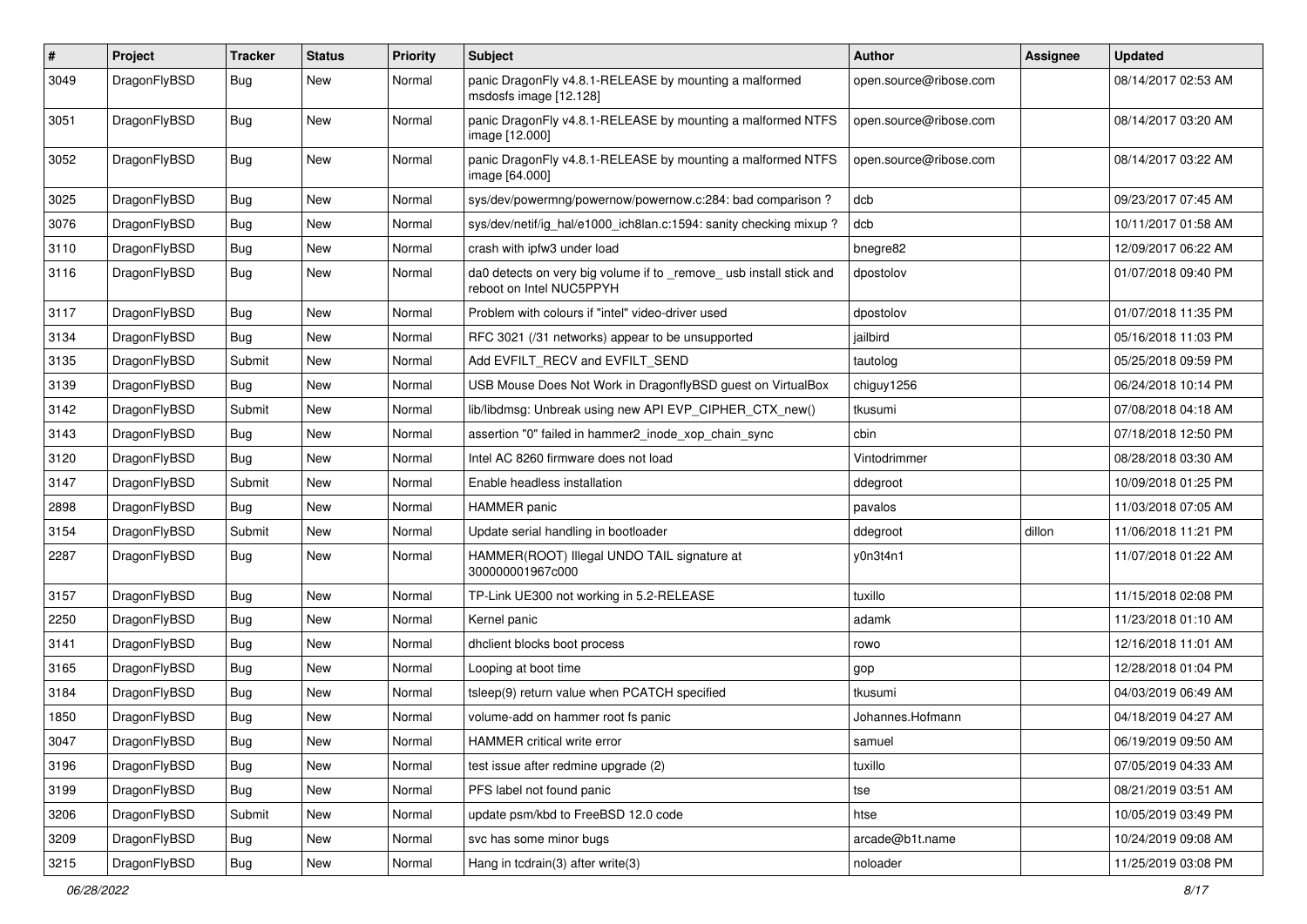| $\sharp$ | Project      | <b>Tracker</b> | <b>Status</b> | <b>Priority</b> | Subject                                                                                      | <b>Author</b>     | Assignee | <b>Updated</b>      |
|----------|--------------|----------------|---------------|-----------------|----------------------------------------------------------------------------------------------|-------------------|----------|---------------------|
| 3217     | DragonFlyBSD | <b>Bug</b>     | New           | Normal          | rescue tools: make install fails if rescue folder doesn't exist                              | t_dfbsd           |          | 11/27/2019 08:16 PM |
| 3218     | DragonFlyBSD | <b>Bug</b>     | <b>New</b>    | Normal          | Kernel panics are not sent to comconsole when booted over EFI                                | mqudsi            |          | 12/02/2019 08:52 PM |
| 3222     | DragonFlyBSD | <b>Bug</b>     | <b>New</b>    | Normal          | gcc - undefined reference to '_atomic_load' (missing libatomic?)                             | mneumann          |          | 02/08/2020 02:45 AM |
| 3224     | DragonFlyBSD | <b>Bug</b>     | New           | Normal          | Kernel panic when trying to ping6                                                            | zhtw              |          | 03/08/2020 08:55 AM |
| 3225     | DragonFlyBSD | <b>Bug</b>     | <b>New</b>    | Normal          | nfsd freeze when using qemu                                                                  | tse               |          | 03/17/2020 11:52 AM |
| 3227     | DragonFlyBSD | Submit         | <b>New</b>    | Normal          | Add HAMMER2 instructions in the installation medium README                                   | daftaupe          |          | 03/26/2020 03:34 PM |
| 3219     | DragonFlyBSD | <b>Bug</b>     | New           | Normal          | x11/xorg port can not be build                                                               | <b>UlasSAYGIN</b> |          | 03/31/2020 08:57 AM |
| 3231     | DragonFlyBSD | <b>Bug</b>     | <b>New</b>    | Normal          | wifi drops on 5.8                                                                            | tse               |          | 04/06/2020 05:08 AM |
| 3226     | DragonFlyBSD | <b>Bug</b>     | New           | Normal          | Xorg freezes in vm: thread stuck in "objtrm1"                                                | peeter            |          | 04/08/2020 02:10 AM |
| 3197     | DragonFlyBSD | <b>Bug</b>     | <b>New</b>    | Normal          | DragonFly upgrades                                                                           | tse               |          | 04/18/2020 04:18 PM |
| 3235     | DragonFlyBSD | <b>Bug</b>     | New           | Normal          | Kernel panic in devfs vnops.c                                                                | mneumann          |          | 04/28/2020 07:00 AM |
| 3238     | DragonFlyBSD | <b>Bug</b>     | New           | Normal          | race conditions when printing from vkernel console                                           | piecuch           |          | 05/19/2020 02:50 PM |
| 3239     | DragonFlyBSD | Bug            | New           | Normal          | unable to SIGKILL glitched emacs                                                             | piecuch           |          | 05/26/2020 03:30 AM |
| 3208     | DragonFlyBSD | Bug            | <b>New</b>    | Normal          | Crash related to nfsd                                                                        | tse               |          | 06/11/2020 05:52 AM |
| 3170     | DragonFlyBSD | Bug            | <b>New</b>    | Normal          | repeatable nfsd crash                                                                        | tse               |          | 06/11/2020 05:52 AM |
| 3245     | DragonFlyBSD | <b>Bug</b>     | <b>New</b>    | Normal          | panic: free: guard1x fail, i915 load from loader.conf                                        | polachok          |          | 08/21/2020 10:36 AM |
| 2587     | DragonFlyBSD | Bug            | New           | Normal          | SATA DVD writer not detected by DragonFly                                                    | srussell          |          | 09/04/2020 08:55 AM |
| 3246     | DragonFlyBSD | Bug            | <b>New</b>    | Normal          | HAMMER2 unable to handle ENOSPC properly                                                     | tkusumi           |          | 09/04/2020 11:11 AM |
| 3243     | DragonFlyBSD | Bug            | <b>New</b>    | Normal          | SMART status not reported properly for SSD disks                                             | daftaupe          |          | 09/09/2020 11:03 PM |
| 3247     | DragonFlyBSD | Bug            | <b>New</b>    | Normal          | Kernel panic doing nothing much                                                              | phma              |          | 09/12/2020 11:40 PM |
| 3249     | DragonFlyBSD | Bug            | <b>New</b>    | Normal          | HAMMER2 fsync(2) not working properly                                                        | tkusumi           |          | 09/21/2020 07:07 AM |
| 3252     | DragonFlyBSD | Bug            | <b>New</b>    | Normal          | tcsetattr/tcgetattr set errno incorrectly on non-TTY                                         | tonyc             |          | 10/26/2020 09:34 PM |
| 3041     | DragonFlyBSD | Submit         | New           | Normal          | firmware: Remove embedding of multiple images in one module.                                 | Anonymous         |          | 12/25/2020 02:15 AM |
| 1440     | DragonFlyBSD | <b>Bug</b>     | New           | Normal          | ptrace/gdb doesn't work after process blocks SIGTRAP                                         | corecode          | tuxillo  | 05/11/2021 03:52 AM |
| 1442     | DragonFlyBSD | Bug            | <b>New</b>    | Normal          | blocking SIGSEGV and triggering a segment violation produces an<br>all CPU consuming process | corecode          | tuxillo  | 05/11/2021 03:52 AM |
| 1474     | DragonFlyBSD | Bug            | New           | Normal          | ithread 1 unexpectedly rescheduled                                                           | corecode          | tuxillo  | 05/11/2021 03:52 AM |
| 1556     | DragonFlyBSD | Bug            | New           | Normal          | many processes stuck in "hmrrcm", system unusable                                            | corecode          | tuxillo  | 05/11/2021 03:52 AM |
| 1594     | DragonFlyBSD | Bug            | New           | Normal          | Kernel panic during boot from Live CD on Dell E6400                                          | bodie             |          | 05/11/2021 03:54 AM |
| 2544     | DragonFlyBSD | <b>Bug</b>     | New           | Normal          | live DVD system boot (menu option 1) caused db> prompt on<br>PE1950                          | estrabd           |          | 05/11/2021 03:54 AM |
| 2630     | DragonFlyBSD | Bug            | New           | Normal          | Bring in latest iconv fixes from FreeBSD10 as well as csmapper<br>updates                    | tuxillo           |          | 05/11/2021 03:54 AM |
| 2641     | DragonFlyBSD | <b>Bug</b>     | New           | Normal          | Panic when loading natapci as module                                                         | tuxillo           |          | 05/11/2021 03:54 AM |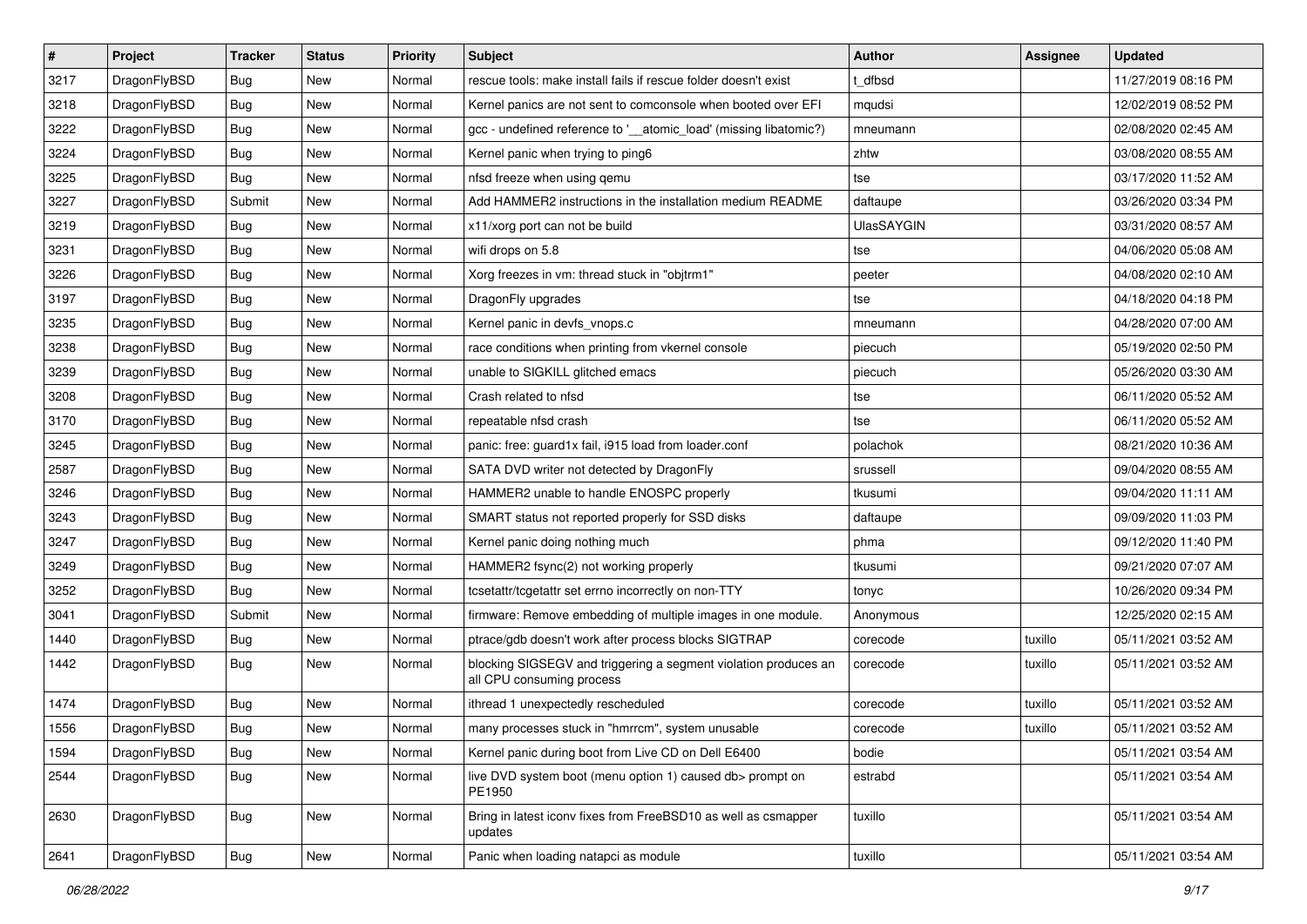| $\sharp$ | Project      | <b>Tracker</b> | <b>Status</b> | <b>Priority</b> | <b>Subject</b>                                                                                                       | Author          | Assignee | <b>Updated</b>      |
|----------|--------------|----------------|---------------|-----------------|----------------------------------------------------------------------------------------------------------------------|-----------------|----------|---------------------|
| 2647     | DragonFlyBSD | Bug            | New           | Normal          | HAMMER panic on 3.6.0                                                                                                | tuxillo         |          | 05/11/2021 03:54 AM |
| 2708     | DragonFlyBSD | Bug            | New           | Normal          | unable to send TCP nor UDP on age(4) interface                                                                       | dermiste        |          | 05/11/2021 03:54 AM |
| 2067     | DragonFlyBSD | Bug            | New           | Normal          | sound/pcm: "play interrupt timeout, channel dead"                                                                    | matthiasr       |          | 05/11/2021 03:55 AM |
| 2808     | DragonFlyBSD | Bug            | New           | Normal          | X freeze by switching between X and VT - results in black screen                                                     | lukesky333      |          | 05/11/2021 03:55 AM |
| 1293     | DragonFlyBSD | Bug            | <b>New</b>    | Normal          | 2.2.1-REL Installer Request                                                                                          | mk              | tuxillo  | 05/11/2021 04:00 AM |
| 2852     | DragonFlyBSD | Bug            | <b>New</b>    | Normal          | Hammer File System - hangs on undo during system boot / mount -<br>will not recover on DragonFlyBSD newer than 3.6.0 | abale           |          | 05/11/2021 04:07 AM |
| 1192     | DragonFlyBSD | Submit         | <b>New</b>    | Normal          | KKASSERTs in sys/kern/uipc_{msg,socket}.c are too strict                                                             | rumcic          |          | 05/11/2021 04:07 AM |
| 2921     | DragonFlyBSD | Submit         | New           | Normal          | Allow moused to accept userland mouse events                                                                         | tautolog        |          | 05/11/2021 04:08 AM |
| 2917     | DragonFlyBSD | Bug            | New           | Normal          | da8: reading primary partition table: error accessing offset<br>000000000000 for 512                                 | liweitianux     |          | 05/11/2021 08:43 PM |
| 2806     | DragonFlyBSD | Bug            | <b>New</b>    | Normal          | failed to configure a link-local address on ath $0$ (errno = 22)                                                     | Chingyuan       |          | 05/25/2021 01:00 AM |
| 3281     | DragonFlyBSD | Bug            | <b>New</b>    | Normal          | Crash after leaving unattended for a while                                                                           | bhaible         |          | 07/10/2021 03:32 AM |
| 3284     | DragonFlyBSD | Bug            | New           | Normal          | Wrong towlower() result for U+038A                                                                                   | bhaible         |          | 07/10/2021 03:34 AM |
| 3283     | DragonFlyBSD | Bug            | New           | Normal          | mknodat() cannot create FIFOs                                                                                        | bhaible         |          | 07/10/2021 03:34 AM |
| 3282     | DragonFlyBSD | Bug            | New           | Normal          | unexpected errno value from fopen()                                                                                  | bhaible         |          | 07/10/2021 03:34 AM |
| 3280     | DragonFlyBSD | Bug            | New           | Normal          | KMS console and i915(4) not working in 6.0                                                                           | cmusser         |          | 07/10/2021 03:35 AM |
| 3276     | DragonFlyBSD | Submit         | New           | Normal          | Add option controlling whether gpt expand expands the last partition<br>(needs testing)                              | falsifian       |          | 07/10/2021 03:35 AM |
| 3278     | DragonFlyBSD | Bug            | <b>New</b>    | Normal          | Second screen image is distorted                                                                                     | arcade@b1t.name |          | 07/10/2021 03:36 AM |
| 3189     | DragonFlyBSD | Bug            | <b>New</b>    | Normal          | Allow DragonFly Mail Agent to accept an alternate config via<br>command line switch                                  | iang            |          | 08/16/2021 12:42 AM |
| 3201     | DragonFlyBSD | Submit         | <b>New</b>    | Normal          | Fixes make search display                                                                                            | htse            |          | 08/20/2021 04:02 PM |
| 3298     | DragonFlyBSD | Bug            | <b>New</b>    | Normal          | Running "w" and having logged in via XDM through VNC, "w" prints<br>an extra error message                           | piecuch         |          | 10/25/2021 09:16 AM |
| 3302     | DragonFlyBSD | Bug            | <b>New</b>    | Normal          | Will not boot on System76 Lemur Pro (lemp10)                                                                         | piecuch         |          | 11/03/2021 10:21 AM |
| 1559     | DragonFlyBSD | Bug            | New           | Normal          | kernel trap                                                                                                          | phma            |          | 11/27/2021 08:43 AM |
| 3301     | DragonFlyBSD | Bug            | New           | Normal          | Gkrellm from the packages is not showing logged in users in main<br>window, logged in users always $== 0$            | adrian          |          | 01/08/2022 04:24 AM |
| 3300     | DragonFlyBSD | Bug            | <b>New</b>    | Normal          | Running Xvnc from TigerVNC package through the INETD daemon<br>in TCP WAIT mode fails hard                           | adrian          |          | 01/08/2022 04:25 AM |
| 2585     | DragonFlyBSD | <b>Bug</b>     | New           | Normal          | Dfly 3.4.3 on ESXi 5.1, HP Smart Array P410 passthrough<br>recognised, but not functioning                           | yggdrasil       | swildner | 05/09/2022 08:14 AM |
| 3029     | DragonFlyBSD | <b>Bug</b>     | New           | Normal          | Running DflyBSD 4.8 on FreeBSD bhyve as a guest                                                                      | iron            |          | 05/13/2022 04:33 AM |
| 1774     | DragonFlyBSD | Bug            | New           | Normal          | New IP header cleanup branch available for testing                                                                   | dillon          |          | 05/15/2022 10:59 AM |
| 1826     | DragonFlyBSD | <b>Bug</b>     | New           | Normal          | panic during boot: assertion so->so_port  in tcp_input                                                               | ftigeot         |          | 05/15/2022 11:05 AM |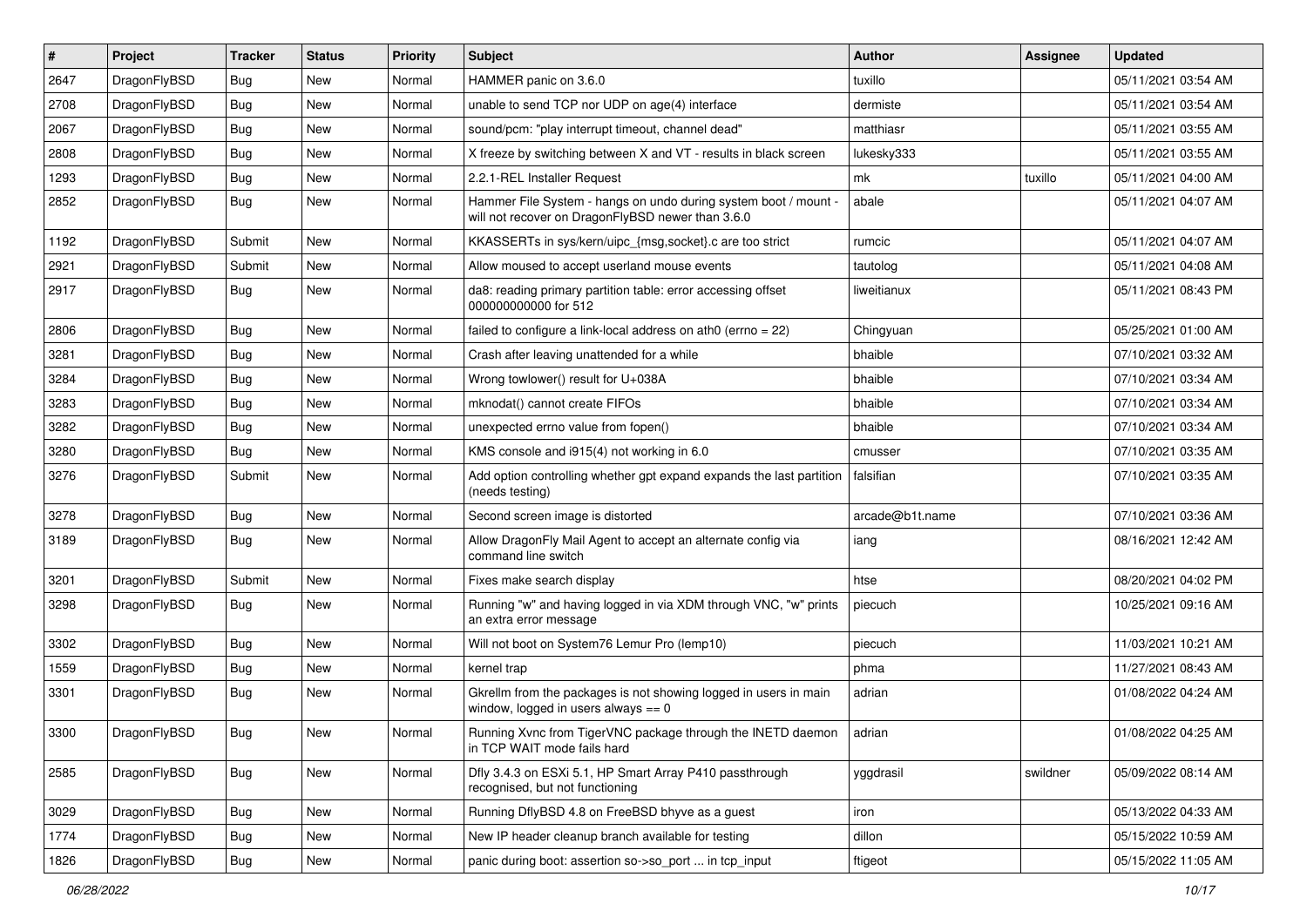| $\pmb{\#}$ | Project      | <b>Tracker</b> | <b>Status</b> | <b>Priority</b> | Subject                                                                                    | Author        | <b>Assignee</b> | <b>Updated</b>      |
|------------|--------------|----------------|---------------|-----------------|--------------------------------------------------------------------------------------------|---------------|-----------------|---------------------|
| 1769       | DragonFlyBSD | Bug            | New           | Normal          | panic: assertion: _tp->tt_msg->tt_cpuid == mycpuid in<br>tcp callout active                | pavalos       | sjg             | 05/15/2022 11:07 AM |
| 1836       | DragonFlyBSD | <b>Bug</b>     | <b>New</b>    | Normal          | Incorrect TCP checksum show up in tcpdump                                                  | robgar1       |                 | 05/15/2022 11:22 AM |
| 1818       | DragonFlyBSD | Bug            | New           | Normal          | panic: Bad tailq NEXT (kqueue issue ?)                                                     | ftigeot       |                 | 05/15/2022 11:40 AM |
| 1877       | DragonFlyBSD | <b>Bug</b>     | <b>New</b>    | Normal          | Freeze during 1st hammer cleanup after new install                                         | elekktretterr |                 | 05/15/2022 11:43 AM |
| 3312       | DragonFlyBSD | Submit         | New           | Normal          | hammer2: redundant chain modify after chain creation                                       | tkusumi       |                 | 05/15/2022 01:35 PM |
| 1899       | DragonFlyBSD | Bug            | <b>New</b>    | Normal          | Keyboard doesn't work                                                                      | fransm        |                 | 05/15/2022 03:32 PM |
| 3314       | DragonFlyBSD | <b>Bug</b>     | New           | Normal          | Bring virtio console(4) from FreeBSD                                                       | tuxillo       | tuxillo         | 05/29/2022 08:24 AM |
| 1942       | DragonFlyBSD | Bug            | <b>New</b>    | Normal          | locking against myself in getcacheblk()?                                                   | qhwt.dfly     |                 | 05/31/2022 02:15 PM |
| 1975       | DragonFlyBSD | Bug            | <b>New</b>    | Normal          | Applications seg fault in select() and poll()                                              | rumcic        |                 | 05/31/2022 02:58 PM |
| 2042       | DragonFlyBSD | Bug            | New           | Normal          | kernel panic, when run boot0cfg                                                            | sepherosa     |                 | 05/31/2022 03:01 PM |
| 1876       | DragonFlyBSD | Bug            | <b>New</b>    | Normal          | devfs in $ ail + logging$ out from console(ttyv1+) -> panic                                | qhwt.dfly     | tuxillo         | 05/31/2022 03:24 PM |
| 2122       | DragonFlyBSD | Submit         | New           | Normal          | [Review] Fixes to the VFS layer                                                            | ftigeot       |                 | 05/31/2022 03:25 PM |
| 2498       | DragonFlyBSD | Bug            | New           | Normal          | DFBSD v3.2.2-RELEASE - LIST_FIRST(&bp->b_dep) == NULL"<br>failed in vfs_vmio_release       | tuxillo       |                 | 05/31/2022 04:09 PM |
| 3313       | DragonFlyBSD | Bug            | <b>New</b>    | Normal          | Can't boot from my live USB at all. The kernel loading process<br>hangs.                   | rempas        |                 | 06/03/2022 12:16 AM |
| 2509       | DragonFlyBSD | Bug            | <b>New</b>    | Normal          | Redefinition of DIRBLKSIZ in restore(8)                                                    | swildner      |                 | 06/04/2022 04:40 AM |
| 3316       | DragonFlyBSD | Bug            | New           | Normal          | hammer2 dirent create() allows creating >1 dirents with the same<br>name                   | tkusumi       |                 | 06/05/2022 12:35 PM |
| 731        | DragonFlyBSD | <b>Bug</b>     | New           | Normal          | system freeze on "slice too large"                                                         | corecode      | tuxillo         | 06/25/2022 04:01 AM |
| 1920       | DragonFlyBSD | Bug            | New           | High            | system hangs                                                                               | zhtw          |                 | 11/22/2010 08:59 AM |
| 2071       | DragonFlyBSD | Bug            | New           | High            | Panic on assertion: (int)(flg->seq - seq) > 0 in hammer_flusher_flush<br>after inode error | vsrinivas     |                 | 06/12/2011 07:59 AM |
| 2117       | DragonFlyBSD | Bug            | New           | High            | ACPI and/or bce(4) problem with 2.11.0.673.g0d557 on HP DL380<br>G6                        | pauska        |                 | 08/22/2011 10:15 AM |
| 2140       | DragonFlyBSD | <b>Bug</b>     | New           | High            | hammer io delallocate panic with 'duplicate entry' message                                 | ttw           |                 | 10/07/2011 12:22 PM |
| 2421       | DragonFlyBSD | Bug            | <b>New</b>    | High            | Kernel panic: vm_fault: page 0xc0f70000 not busy!                                          | lentferj      |                 | 10/03/2012 08:16 AM |
| 2547       | DragonFlyBSD | <b>Bug</b>     | <b>New</b>    | High            | crashed while doing a dry run of pkg_rolling-replace                                       | phma          |                 | 04/18/2013 10:40 PM |
| 1185       | DragonFlyBSD | Bug            | New           | High            | need a tool to merge changes into /etc                                                     | wa1ter        |                 | 02/18/2014 06:02 AM |
| 2657       | DragonFlyBSD | Bug            | New           | High            | Needs acl to migrate our servers                                                           | ferney        |                 | 03/31/2014 11:37 AM |
| 2870       | DragonFlyBSD | <b>Bug</b>     | New           | High            | Broken text and icons when glamor acceleration is used                                     | 375gnu        | ftigeot         | 01/31/2016 12:13 AM |
| 2930       | DragonFlyBSD | <b>Bug</b>     | New           | High            | 'objcache' causes panic during 'nfs_readdir'                                               | tofergus      |                 | 07/26/2016 01:09 PM |
| 2915       | DragonFlyBSD | <b>Bug</b>     | New           | High            | Hammer mirror-copy problem                                                                 | t_dfbsd       |                 | 08/25/2016 05:28 AM |
| 3129       | DragonFlyBSD | Bug            | New           | High            | Kernel panic with 5.2.0 on A2SDi-4C-HLN4F                                                  | stateless     |                 | 04/24/2018 12:50 AM |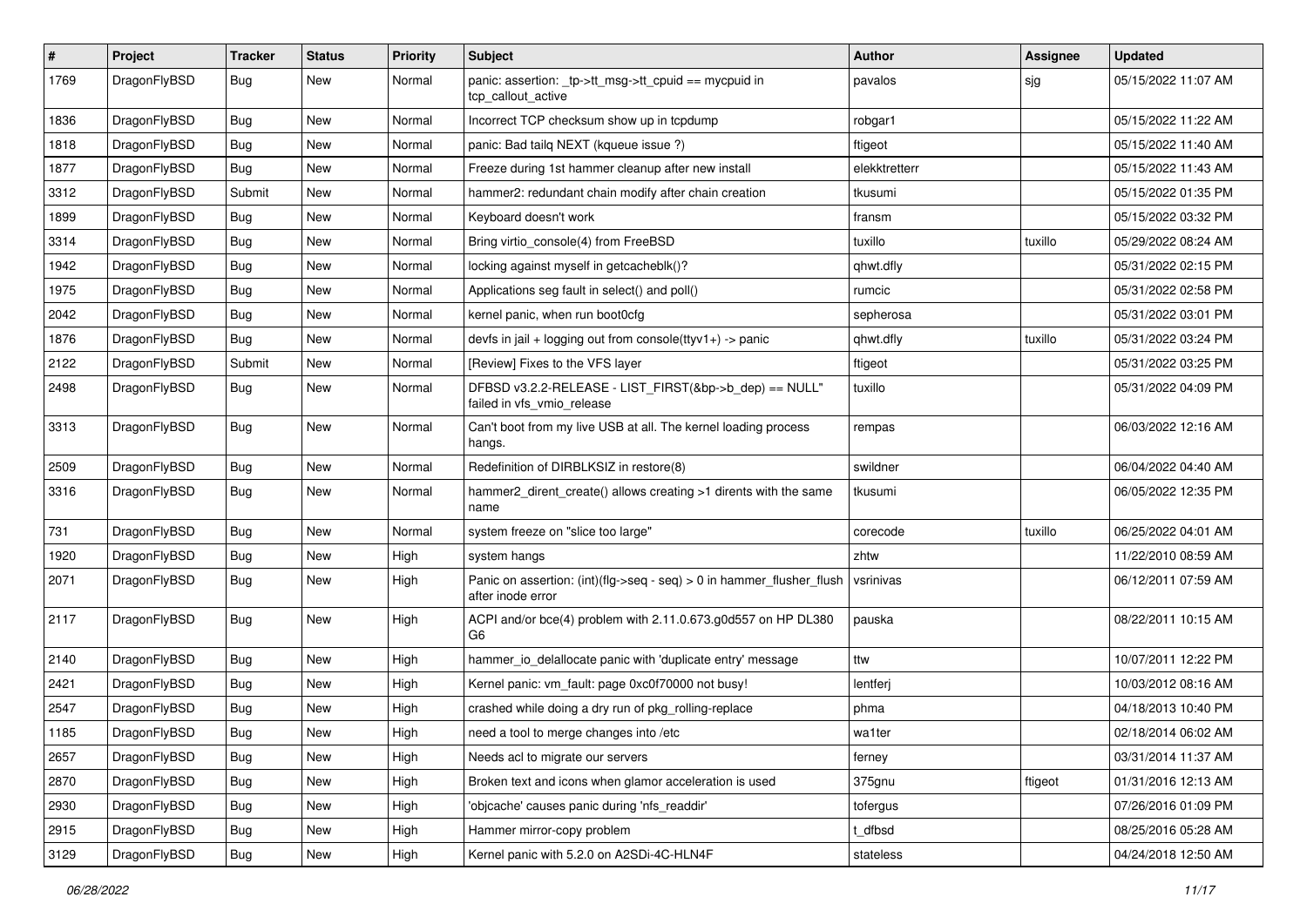| #    | Project      | <b>Tracker</b> | <b>Status</b> | <b>Priority</b> | Subject                                                                                                                                                     | <b>Author</b>      | Assignee  | <b>Updated</b>      |
|------|--------------|----------------|---------------|-----------------|-------------------------------------------------------------------------------------------------------------------------------------------------------------|--------------------|-----------|---------------------|
| 3124 | DragonFlyBSD | <b>Bug</b>     | <b>New</b>    | High            | DragonFlyBSD 5.0.2 with Hammer2 with UEFI install doesn't boot                                                                                              | wiesl              |           | 06/18/2019 05:07 AM |
| 3194 | DragonFlyBSD | <b>Bug</b>     | <b>New</b>    | High            | Hammer kernel crash on mirror-stream of PFS after upgrade<br>(assertion "cursor->flags &<br>HAMMER_CURSOR_ITERATE_CHECK" failed in<br>hammer_btree_iterate) | Anonymous          |           | 06/29/2019 01:32 PM |
| 3240 | DragonFlyBSD | <b>Bug</b>     | <b>New</b>    | High            | compile error because of openssl with /usr/dports/security/rhash for<br>mysql 8 install                                                                     | <b>UlasSAYGIN</b>  |           | 06/04/2020 08:05 AM |
| 3266 | DragonFlyBSD | <b>Bug</b>     | <b>New</b>    | High            | Filesystems broken due to "KKASSERT(count &<br>TOK_COUNTMASK);"                                                                                             | tkusumi            |           | 03/15/2021 01:21 PM |
| 1198 | DragonFlyBSD | <b>Bug</b>     | <b>New</b>    | High            | DDB loops panic in db_read_bytes                                                                                                                            | corecode           | tuxillo   | 05/11/2021 03:51 AM |
| 2736 | DragonFlyBSD | <b>Bug</b>     | <b>New</b>    | High            | kernel panics on acpi_timer_probe function                                                                                                                  | cnb                |           | 05/11/2021 03:55 AM |
| 2825 | DragonFlyBSD | <b>Bug</b>     | <b>New</b>    | High            | 3x dhclient = hanging system (objcache exhausted)                                                                                                           | jaccovonb          | sepherosa | 05/11/2021 03:55 AM |
| 2828 | DragonFlyBSD | <b>Bug</b>     | <b>New</b>    | High            | On AMD APUs and Bulldozer CPUs, the machdep.cpu_idle_hlt<br>sysctl should be 3 by default                                                                   | vadaszi            | vadaszi   | 05/11/2021 04:07 AM |
| 2495 | DragonFlyBSD | Bug            | <b>New</b>    | High            | DFBSD v3.3.0.960.g553fe7 - ocnt != 0" failed in<br>prop_object_release                                                                                      | tuxillo            |           | 05/31/2022 04:08 PM |
| 599  | DragonFlyBSD | Bug            | <b>New</b>    | Urgent          | 1.9.0 reproducable panic                                                                                                                                    | pavalos            |           | 12/22/2010 01:08 AM |
| 2141 | DragonFlyBSD | <b>Bug</b>     | <b>New</b>    | Urgent          | loader and/or documentation broken                                                                                                                          | sjg                |           | 01/20/2012 10:51 AM |
| 2423 | DragonFlyBSD | Bug            | New           | Urgent          | After multiple panics/locks, hitting KKASSERT in<br>hammer init cursor                                                                                      | rumcic             |           | 09/18/2012 02:28 AM |
| 2735 | DragonFlyBSD | <b>Bug</b>     | New           | Urgent          | iwn panics SYSSASSERT                                                                                                                                       | cnb                |           | 05/11/2021 03:55 AM |
| 725  | DragonFlyBSD | <b>Bug</b>     | In Progress   | Low             | 'make distribution' fails w/'ro' /usr/obj                                                                                                                   | c.turner           |           | 03/09/2013 01:01 PM |
| 1148 | DragonFlyBSD | <b>Bug</b>     | In Progress   | Low             | BCM4311 wireless network adapter detected but not functional                                                                                                | archimedes.gaviola |           | 05/11/2021 04:00 AM |
| 2631 | DragonFlyBSD | <b>Bug</b>     | In Progress   | Low             | Verify library versioning current with full package build and switch it<br>on (after publishing packages)                                                   | tuxillo            |           | 05/11/2021 04:06 AM |
| 2797 | DragonFlyBSD | <b>Bug</b>     | In Progress   | Low             | vkernels with & without machdep.pmap_mmu_optimize                                                                                                           | yellowrabbit2010   |           | 11/27/2021 08:06 AM |
| 1819 | DragonFlyBSD | <b>Bug</b>     | In Progress   | Low             | truss - Major revamping task list                                                                                                                           | tuxillo            | tuxillo   | 11/27/2021 08:45 AM |
| 2282 | DragonFlyBSD | <b>Bug</b>     | In Progress   | Normal          | gdb segfaults with certain corefiles                                                                                                                        | tuxillo            |           | 01/18/2012 04:40 PM |
| 1669 | DragonFlyBSD | <b>Bug</b>     | In Progress   | Normal          | Drive wont open using button                                                                                                                                | elekktretterr      |           | 02/29/2012 12:05 PM |
| 2345 | DragonFlyBSD | <b>Bug</b>     | In Progress   | Normal          | DFBSD v3.1.0.457.gd679f - NFS panic on diskless station                                                                                                     | tuxillo            |           | 04/07/2012 05:22 PM |
| 2351 | DragonFlyBSD | Bug            | In Progress   | Normal          | DFBSD v3.1.0.579.g44ccf - Stuck during startup, random freezes                                                                                              | tuxillo            |           | 04/24/2012 08:21 AM |
| 2353 | DragonFlyBSD | <b>Bug</b>     | In Progress   | Normal          | panic: assertion "gd->gd_spinlocks_wr == 0" failed in<br>bsd4_schedulerclock                                                                                | jaydg              | alexh     | 11/28/2012 01:57 AM |
| 331  | DragonFlyBSD | <b>Bug</b>     | In Progress   | Normal          | ftpsesame (aka Bridging S01E03)                                                                                                                             | bastyaelvtars      |           | 03/09/2013 12:28 PM |
| 1502 | DragonFlyBSD | <b>Bug</b>     | In Progress   | Normal          | Lock while deleting files from nohistory HAMMER directories                                                                                                 | hasso              |           | 03/10/2013 04:28 AM |
| 2549 | DragonFlyBSD | <b>Bug</b>     | In Progress   | Normal          | netgraph7: Kernel page fault.                                                                                                                               | russiane39         | nant      | 05/10/2013 11:20 PM |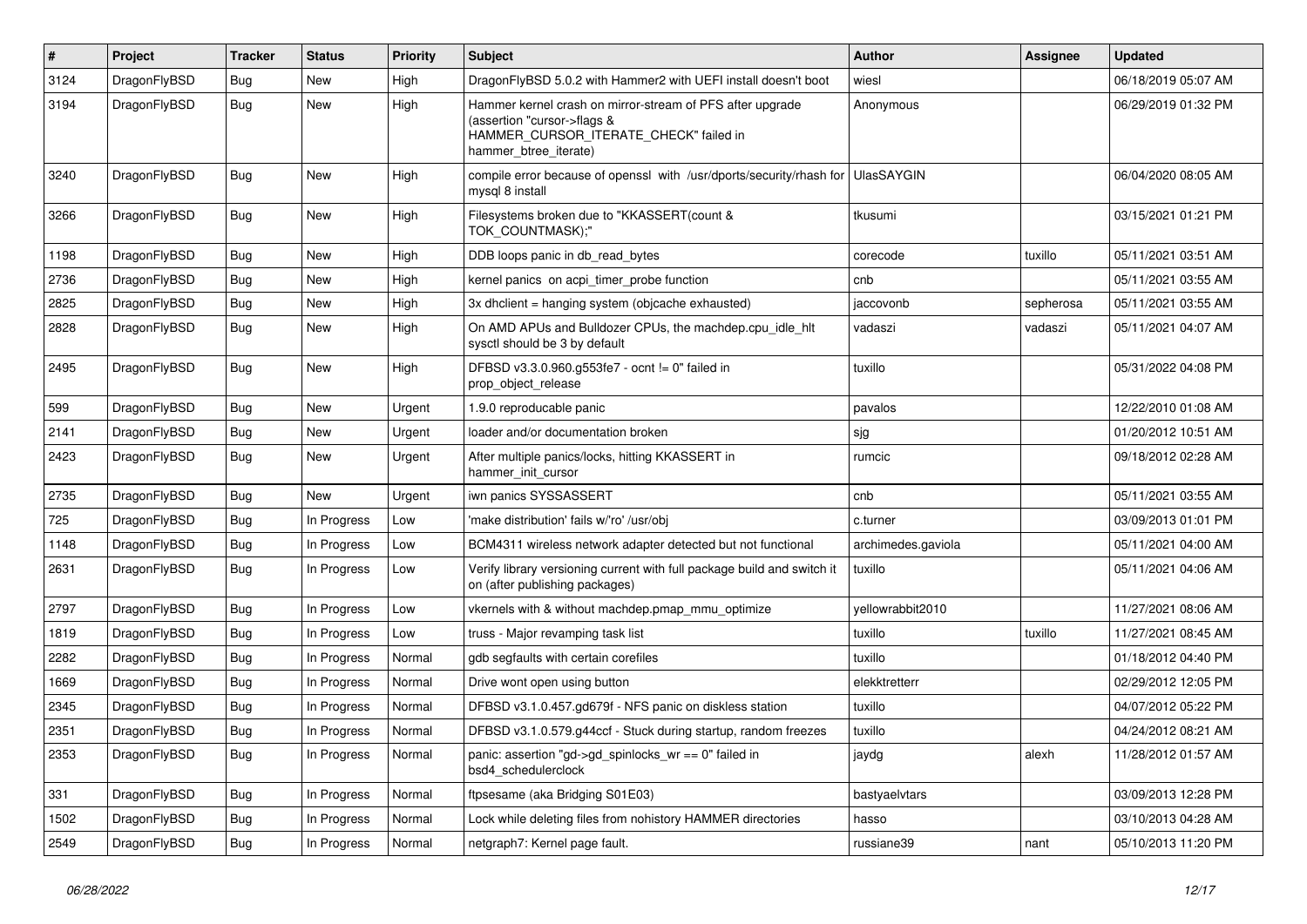| $\pmb{\#}$ | Project      | <b>Tracker</b> | <b>Status</b> | <b>Priority</b> | Subject                                                                                                | Author        | <b>Assignee</b> | <b>Updated</b>      |
|------------|--------------|----------------|---------------|-----------------|--------------------------------------------------------------------------------------------------------|---------------|-----------------|---------------------|
| 1302       | DragonFlyBSD | <b>Bug</b>     | In Progress   | Normal          | Checkpoint regression?                                                                                 | sjg           | sjg             | 07/10/2013 05:22 PM |
| 2731       | DragonFlyBSD | Bug            | In Progress   | Normal          | Screen full of random colors when starting Xorg with Intel Haswell<br>HD Graphics P4600                | ikatzmaier    |                 | 11/12/2014 04:08 PM |
| 2391       | DragonFlyBSD | Bug            | In Progress   | Normal          | System lock with ahci and acpi enabled on ATI RS690 chipset with<br>SMB600 sata controller             | jorisgio      | vadaszi         | 06/03/2015 03:51 PM |
| 2819       | DragonFlyBSD | <b>Bug</b>     | In Progress   | Normal          | Random micro system freezes after a week of uptime                                                     | ftigeot       | dillon          | 08/16/2015 08:46 PM |
| 1307       | DragonFlyBSD | <b>Bug</b>     | In Progress   | Normal          | hammer tid -2 shows unexpected result                                                                  | corecode      |                 | 10/18/2016 05:29 PM |
| 3021       | DragonFlyBSD | Bug            | In Progress   | Normal          | sys/dev/drm/i915/i915_gem_stolen.c:115]: (error) Signed integer<br>overflow for expression '65535<<20' | dcb           |                 | 04/11/2017 12:46 PM |
| 3011       | DragonFlyBSD | Bug            | In Progress   | Normal          | dragonfly/sys/dev/netif/re/re.c: suspicious code ?                                                     | dcb           |                 | 07/29/2017 01:26 AM |
| 1390       | DragonFlyBSD | Bug            | In Progress   | Normal          | Use id_t type for {get,set}priority()                                                                  | Anonymous     | tuxillo         | 07/05/2019 02:18 AM |
| 2358       | DragonFlyBSD | Bug            | In Progress   | Normal          | DFBSD v3.0.2.32.g928ca - panic: hammer: insufficient undo FIFO<br>space!                               | tuxillo       | tuxillo         | 05/10/2021 02:50 AM |
| 781        | DragonFlyBSD | <b>Bug</b>     | In Progress   | Normal          | fdisk uses wrong geometry on usb flash drives                                                          | corecode      | tuxillo         | 05/11/2021 03:50 AM |
| 1030       | DragonFlyBSD | Bug            | In Progress   | Normal          | msdosfs umount panic                                                                                   | corecode      | tuxillo         | 05/11/2021 03:51 AM |
| 1368       | DragonFlyBSD | <b>Bug</b>     | In Progress   | Normal          | suspend signal race?                                                                                   | qhwt+dfly     |                 | 05/11/2021 03:51 AM |
| 1469       | DragonFlyBSD | Bug            | In Progress   | Normal          | Hammer history security concern                                                                        | corecode      | tuxillo         | 05/11/2021 03:52 AM |
| 1475       | DragonFlyBSD | Bug            | In Progress   | Normal          | kernel blocks with low memory and syscons setting a high res mode<br>/ scrollback                      | corecode      | tuxillo         | 05/11/2021 03:52 AM |
| 1528       | DragonFlyBSD | Bug            | In Progress   | Normal          | ktrace does not show proper return values for pipe(2)                                                  | corecode      | tuxillo         | 05/11/2021 03:52 AM |
| 1547       | DragonFlyBSD | <b>Bug</b>     | In Progress   | Normal          | disklabel64 automatic sizing                                                                           | corecode      | tuxillo         | 05/11/2021 03:52 AM |
| 1583       | DragonFlyBSD | Bug            | In Progress   | Normal          | panic: assertion: cursor->trans->sync_lock_refs > 0 in<br>hammer_recover_cursor                        | corecode      | tuxillo         | 05/11/2021 03:53 AM |
| 1584       | DragonFlyBSD | Bug            | In Progress   | Normal          | can't use ssh from jail: debug1: read_passphrase: can't open<br>/dev/tty: Device busy                  | corecode      | tuxillo         | 05/11/2021 03:53 AM |
| 604        | DragonFlyBSD | Bug            | In Progress   | Normal          | 1.8.1-RELEASE - clock runs fast on mainboard ASUS P5A-B                                                | yeti          |                 | 05/11/2021 03:55 AM |
| 998        | DragonFlyBSD | Bug            | In Progress   | Normal          | Unconfiguring a vn while it is mounted                                                                 | rumcic        | tuxillo         | 05/11/2021 04:00 AM |
| 1181       | DragonFlyBSD | Bug            | In Progress   | Normal          | ACX111 panic                                                                                           | elekktretterr |                 | 05/11/2021 04:00 AM |
| 1218       | DragonFlyBSD | Bug            | In Progress   | Normal          | panic: assertion: $error == 0$ in hammer start transaction                                             | rumcic        |                 | 05/11/2021 04:00 AM |
| 1336       | DragonFlyBSD | <b>Bug</b>     | In Progress   | Normal          | Still looking for reports of missed directory entries w/ HAMMER                                        | dillon        |                 | 05/11/2021 04:00 AM |
| 168        | DragonFlyBSD | <b>Bug</b>     | In Progress   | Normal          | Livelocked limit engaged while trying to setup IPW wireless                                            | mschacht      | sepherosa       | 05/11/2021 04:05 AM |
| 1744       | DragonFlyBSD | <b>Bug</b>     | In Progress   | Normal          | HAMMER fsstress panic in hammer setup child callback                                                   | vsrinivas     |                 | 05/11/2021 04:05 AM |
| 1749       | DragonFlyBSD | Bug            | In Progress   | Normal          | HAMMER fsstress panic in hammer_flush_inode_core<br>'ip->flush_state != HAMMER_FST_FLUSH'              | vsrinivas     |                 | 05/11/2021 04:06 AM |
| 2013       | DragonFlyBSD | Bug            | In Progress   | Normal          | oversized DMA request loop                                                                             | josepht       |                 | 05/11/2021 04:06 AM |
| 2414       | DragonFlyBSD | Bug            | In Progress   | Normal          | Lenovo S10 acpi freeze (not new)                                                                       | davshao       |                 | 05/11/2021 04:13 AM |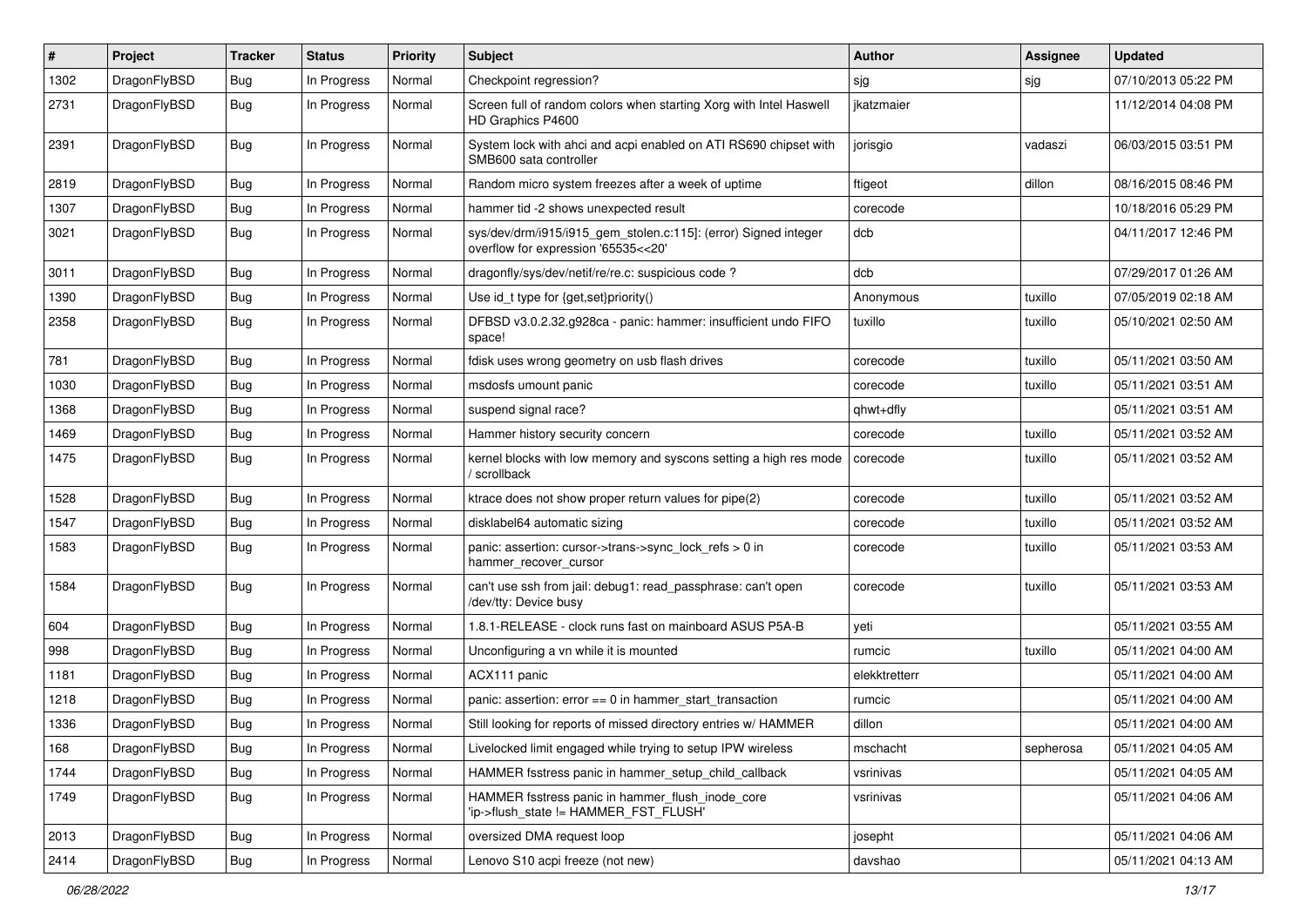| ∦    | Project      | <b>Tracker</b>   | <b>Status</b> | <b>Priority</b> | <b>Subject</b>                                                                          | Author            | Assignee | <b>Updated</b>      |
|------|--------------|------------------|---------------|-----------------|-----------------------------------------------------------------------------------------|-------------------|----------|---------------------|
| 3089 | DragonFlyBSD | <b>Bug</b>       | In Progress   | Normal          | vtnet(4) - disable TCP checksum offload by default                                      | jlane             | vadaszi  | 05/11/2021 04:14 AM |
| 3269 | DragonFlyBSD | Bug              | In Progress   | Normal          | Is double-buffer'd buf still required by HAMMER2 ?                                      | tkusumi           |          | 05/12/2021 04:09 PM |
| 3031 | DragonFlyBSD | Submit           | In Progress   | Normal          | Update drm/radeon to Linux 4.7.10 as much as possible                                   | davshao           | ftigeot  | 08/19/2021 12:33 PM |
| 3145 | DragonFlyBSD | Submit           | In Progress   | Normal          | Update libelf to FreeBSD 12 current and build as base library usable<br>by ports        | davshao           | tuxillo  | 08/20/2021 03:58 PM |
| 1398 | DragonFlyBSD | Submit           | In Progress   | Normal          | hdestroy(3) restricts hash key to point to malloc'ed space                              | Anonymous         |          | 08/20/2021 04:06 PM |
| 3295 | DragonFlyBSD | Bug              | In Progress   | Normal          | Adapt devel/libvirt for nvmm                                                            | tuxillo           | tuxillo  | 11/03/2021 04:56 PM |
| 3299 | DragonFlyBSD | <b>Bug</b>       | In Progress   | Normal          | DragonFlyBSD reports utterly wrong uptime (most of the time, right<br>after booting in) | adrian            |          | 11/11/2021 01:43 PM |
| 1661 | DragonFlyBSD | <b>Bug</b>       | In Progress   | Normal          | panic on password entry mount smb filesystem                                            | vsrinivas         |          | 11/27/2021 08:29 AM |
| 3310 | DragonFlyBSD | <b>Bug</b>       | In Progress   | Normal          | NVMM+QEMU fail to boot with UEFI: Mem Assist Failed<br>[gpa=0xfffffff0]                 | liweitianux       |          | 01/11/2022 03:22 PM |
| 1700 | DragonFlyBSD | Submit           | In Progress   | Normal          | skip boot2 menu on <enter></enter>                                                      | Johannes.Hofmann  | tuxillo  | 05/15/2022 08:35 AM |
| 3028 | DragonFlyBSD | <b>Bug</b>       | In Progress   | Normal          | installer: confusion of set/get disk encryption passphrase dialogs                      | liweitianux       | tuxillo  | 06/03/2022 05:13 PM |
| 3160 | DragonFlyBSD | Submit           | In Progress   | Normal          | State the implementation difference in pkill/pgrep manual                               | sevan             | tuxillo  | 06/03/2022 05:15 PM |
| 2360 | DragonFlyBSD | <b>Bug</b>       | In Progress   | Normal          | Wishlist: virtio driver import                                                          | vsrinivas         |          | 06/04/2022 04:16 AM |
| 3317 | DragonFlyBSD | Bug              | In Progress   | Normal          | Network vtnet0 not working on Hetzner cloud                                             | mneumann          |          | 06/18/2022 03:55 AM |
| 1921 | DragonFlyBSD | <b>Bug</b>       | In Progress   | Normal          | we miss mlockall                                                                        | alexh             | tuxillo  | 06/18/2022 04:08 AM |
| 3318 | DragonFlyBSD | <b>Bug</b>       | In Progress   | Normal          | Segmenation fault when a process resumed with checkpt exits                             | zabolekar         | tuxillo  | 06/18/2022 08:24 AM |
| 742  | DragonFlyBSD | Bug              | In Progress   | Normal          | umount problems with multiple mounts                                                    | corecode          | tuxillo  | 06/25/2022 04:02 AM |
| 2296 | DragonFlyBSD | <b>Bug</b>       | In Progress   | High            | panic: assertion "m->wire count > 0" failed                                             | thomas.nikolajsen |          | 08/30/2012 06:09 AM |
| 3111 | DragonFlyBSD | <b>Bug</b>       | In Progress   | High            | Mouse lags every second heavily under X11                                               | mneumann          |          | 12/12/2017 09:46 PM |
| 884  | DragonFlyBSD | <b>Bug</b>       | In Progress   | High            | Performance/memory problems under filesystem IO load                                    | hasso             |          | 05/11/2021 03:50 AM |
| 2499 | DragonFlyBSD | <b>Bug</b>       | In Progress   | Urgent          | DRAGONFLY_3_2 lockd not responding correctly                                            | Nerzhul           |          | 01/22/2013 12:47 PM |
| 3113 | DragonFlyBSD | Bug              | In Progress   | Urgent          | Booting vKernel fails due being out of swap space                                       | tcullen           |          | 05/11/2021 04:14 AM |
| 385  | DragonFlyBSD | Bug              | Feedback      | Low             | Mail archive address removal                                                            | justin            | justin   | 03/09/2013 11:24 AM |
| 293  | DragonFlyBSD | <b>Bug</b>       | Feedback      | Low             | Various updates to the handbook                                                         | victor            | victor   | 03/10/2013 04:46 AM |
| 285  | DragonFlyBSD | <b>Bug</b>       | Feedback      | Low             | interrupt latency with re without ip address configured                                 | thomas.nikolajsen |          | 02/20/2014 10:30 AM |
| 1127 | DragonFlyBSD | <sub>i</sub> Bug | Feedback      | .ow             | cdrom drive not detected                                                                | tgr               | corecode | 01/15/2015 08:55 AM |
| 1428 | DragonFlyBSD | <b>Bug</b>       | Feedback      | Low             | POSIX.1e implementation is too old                                                      | hasso             | tuxillo  | 05/11/2021 04:00 AM |
| 2636 | DragonFlyBSD | Bug              | Feedback      | Low             | Add -x flag to iostat (a la solaris)                                                    | tuxillo           |          | 05/11/2021 04:07 AM |
| 2721 | DragonFlyBSD | Submit           | Feedback      | Low             | Some few zalloc calls to objcache ones replacements                                     | dclink            | tuxillo  | 05/11/2021 04:08 AM |
| 2037 | DragonFlyBSD | <b>Bug</b>       | Feedback      | Normal          | Panic Bad link elm while building packages                                              | ftigeot           | dillon   | 04/21/2011 07:20 AM |
| 2100 | DragonFlyBSD | Bug              | Feedback      | Normal          | devfs related panic                                                                     | sepherosa         | alexh    | 07/10/2011 02:29 PM |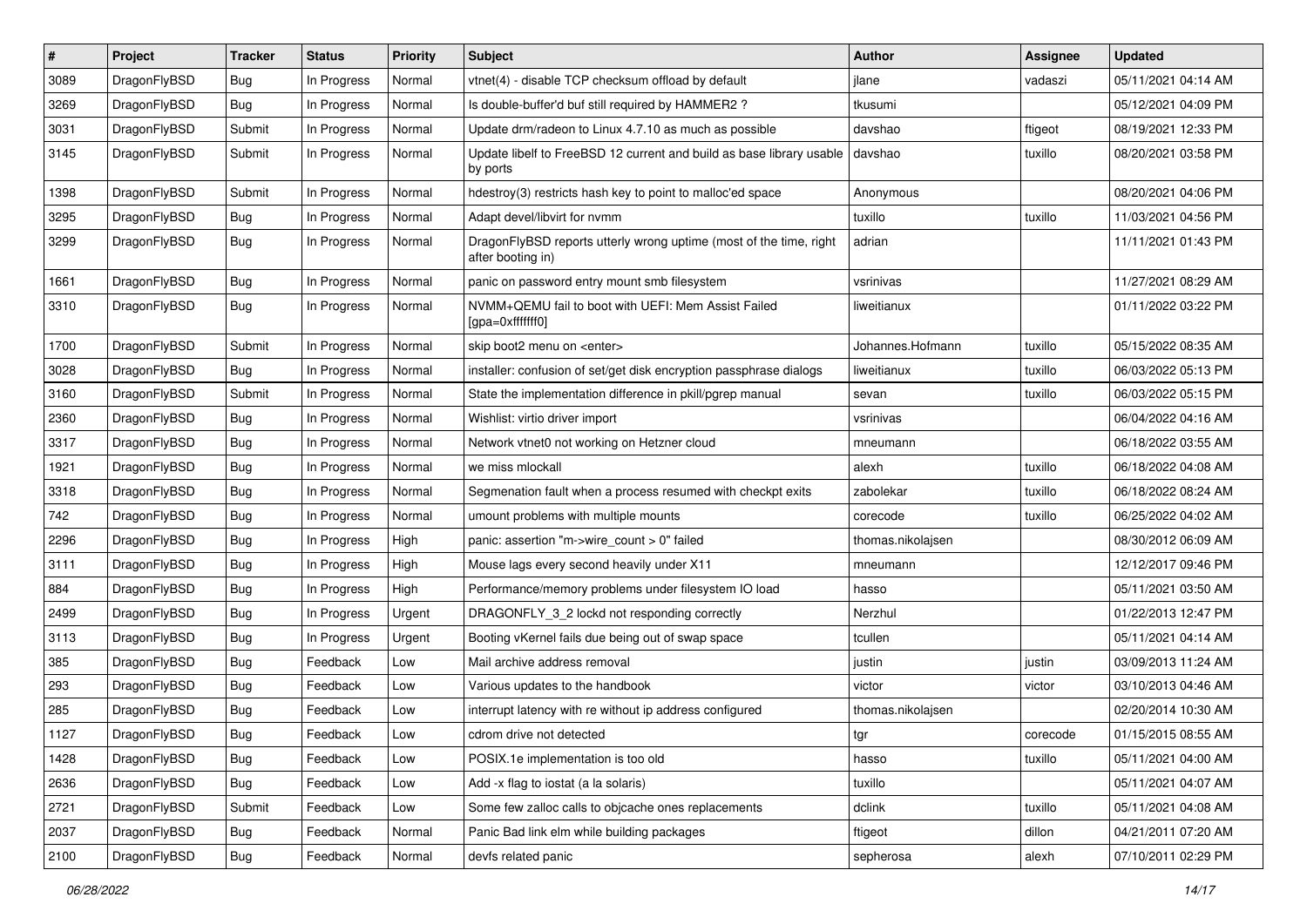| $\sharp$ | Project      | <b>Tracker</b> | <b>Status</b> | <b>Priority</b> | <b>Subject</b>                                                                                                     | Author           | Assignee | <b>Updated</b>      |
|----------|--------------|----------------|---------------|-----------------|--------------------------------------------------------------------------------------------------------------------|------------------|----------|---------------------|
| 2081     | DragonFlyBSD | <b>Bug</b>     | Feedback      | Normal          | Panic on device "detach" / "failure"                                                                               | vsrinivas        |          | 02/29/2012 07:11 AM |
| 1860     | DragonFlyBSD | <b>Bug</b>     | Feedback      | Normal          | Panic while creating UFS fs on vn(4) for initrd                                                                    | matthias         |          | 02/29/2012 07:16 AM |
| 2090     | DragonFlyBSD | <b>Bug</b>     | Feedback      | Normal          | snd_hda does not support headphone automute                                                                        | justin           |          | 03/29/2012 08:03 PM |
| 2288     | DragonFlyBSD | <b>Bug</b>     | Feedback      | Normal          | Random IO performance loss introduced since January 1st                                                            | lentferj         |          | 01/23/2013 04:21 PM |
| 1144     | DragonFlyBSD | <b>Bug</b>     | Feedback      | Normal          | Incorrect clock under KVM                                                                                          | msylvan          |          | 03/09/2013 01:17 PM |
| 1563     | DragonFlyBSD | <b>Bug</b>     | Feedback      | Normal          | reset(1) doesn't reset terminal to the defaults                                                                    | hasso            |          | 03/10/2013 04:17 AM |
| 1489     | DragonFlyBSD | <b>Bug</b>     | Feedback      | Normal          | panic: ufs dirbad: bad dir                                                                                         | rumcic           |          | 03/10/2013 04:34 AM |
| 1249     | DragonFlyBSD | <b>Bug</b>     | Feedback      | Normal          | panic: ffs_vfree: freeing free inode                                                                               | rumcic           |          | 03/10/2013 05:13 AM |
| 1250     | DragonFlyBSD | <b>Bug</b>     | Feedback      | Normal          | Panic upon plugging an USB flash drive into the machine                                                            | rumcic           |          | 03/10/2013 05:17 AM |
| 1668     | DragonFlyBSD | <b>Bug</b>     | Feedback      | Normal          | Power button not working                                                                                           | elekktretterr    |          | 03/10/2013 06:22 AM |
| 1824     | DragonFlyBSD | <b>Bug</b>     | Feedback      | Normal          | kernel panic, x86, 2.7.3.859.ge5104                                                                                | akirchhoff135014 |          | 03/10/2013 07:49 AM |
| 2556     | DragonFlyBSD | <b>Bug</b>     | Feedback      | Normal          | DragonFly v3.5.0.81.gd3479 - Process signal weirdness                                                              | tuxillo          |          | 12/17/2013 03:48 PM |
| 570      | DragonFlyBSD | <b>Bug</b>     | Feedback      | Normal          | 1.8.x: ACPI problems                                                                                               | qhwt+dfly        |          | 06/02/2014 03:45 AM |
| 1330     | DragonFlyBSD | <b>Bug</b>     | Feedback      | Normal          | Hammer, usb disk, SYNCHRONIZE CACHE failure                                                                        | josepht          |          | 06/02/2014 04:56 AM |
| 1592     | DragonFlyBSD | <b>Bug</b>     | Feedback      | Normal          | AcpiOSUnmapMemory: Warning, deallocation did not track<br>allocation.                                              | eocallaghan      |          | 06/02/2014 07:45 AM |
| 1579     | DragonFlyBSD | <b>Bug</b>     | Feedback      | Normal          | dfly 2.4.1 does not like HP DL360G4p and Smart Array 6400 with<br>MSA <sub>20</sub>                                | tomaz.borstnar   | tuxillo  | 06/02/2014 02:44 PM |
| 2617     | DragonFlyBSD | Bug            | Feedback      | Normal          | Possible issue with wireless mouse on 3.6 release                                                                  | FilippoMo        |          | 01/14/2015 03:42 PM |
| 1456     | DragonFlyBSD | <b>Bug</b>     | Feedback      | Normal          | Microsoft wireless desktop problems                                                                                | elekktretterr    |          | 01/15/2015 08:34 AM |
| 846      | DragonFlyBSD | <b>Bug</b>     | Feedback      | Normal          | USB bugs:usb mouse can't used!                                                                                     | frankning        |          | 01/15/2015 08:36 AM |
| 979      | DragonFlyBSD | <b>Bug</b>     | Feedback      | Normal          | Failure-prone USB mass storage (SB600? msdosfs? CAM?)                                                              | floid            |          | 01/15/2015 08:38 AM |
| 1560     | DragonFlyBSD | <b>Bug</b>     | Feedback      | Normal          | Unable to modify partition table on ThinkPad T61p during install                                                   | rehsack          |          | 01/15/2015 08:57 AM |
| 1672     | DragonFlyBSD | <b>Bug</b>     | Feedback      | Normal          | panic (trap 12) around btree_search() in 2.4.1-RELEASE                                                             | floid            |          | 01/19/2015 03:36 AM |
| 2957     | DragonFlyBSD | <b>Bug</b>     | Feedback      | Normal          | swapoff -a followed by swapon -a doesn't give your swap back                                                       | neilb            |          | 10/09/2016 04:17 AM |
| 2958     | DragonFlyBSD | <b>Bug</b>     | Feedback      | Normal          | Hammer FS dies during pruning after massive write load                                                             | neilb            |          | 10/11/2016 04:20 AM |
| 1521     | DragonFlyBSD | <b>Bug</b>     | Feedback      | Normal          | amd64 2.4 livecd won't mount root at boot                                                                          | bolapara         |          | 01/28/2018 03:45 AM |
| 1580     | DragonFlyBSD | <b>Bug</b>     | Feedback      | Normal          | Panic (Fatal trap 12: page fault while in kernel mode) while playing<br>with pf and netif names                    | rumcic           |          | 12/21/2018 01:21 AM |
| 3152     | DragonFlyBSD | <b>Bug</b>     | Feedback      | Normal          | Console's size in ttyv0 and single user mode is sticking to 80x25,<br>while ttyv1 can make use of the whole screen | overtime         |          | 02/24/2019 01:08 AM |
| 2438     | DragonFlyBSD | Submit         | Feedback      | Normal          | <b>TRIM</b> fixes                                                                                                  | Anonymous        | tuxillo  | 05/11/2021 03:45 AM |
| 847      | DragonFlyBSD | <b>Bug</b>     | Feedback      | Normal          | processes getting stuck on mount point                                                                             | corecode         | tuxillo  | 05/11/2021 03:50 AM |
| 901      | DragonFlyBSD | <b>Bug</b>     | Feedback      | Normal          | route show needs to get data from all cpus                                                                         | corecode         | tuxillo  | 05/11/2021 03:50 AM |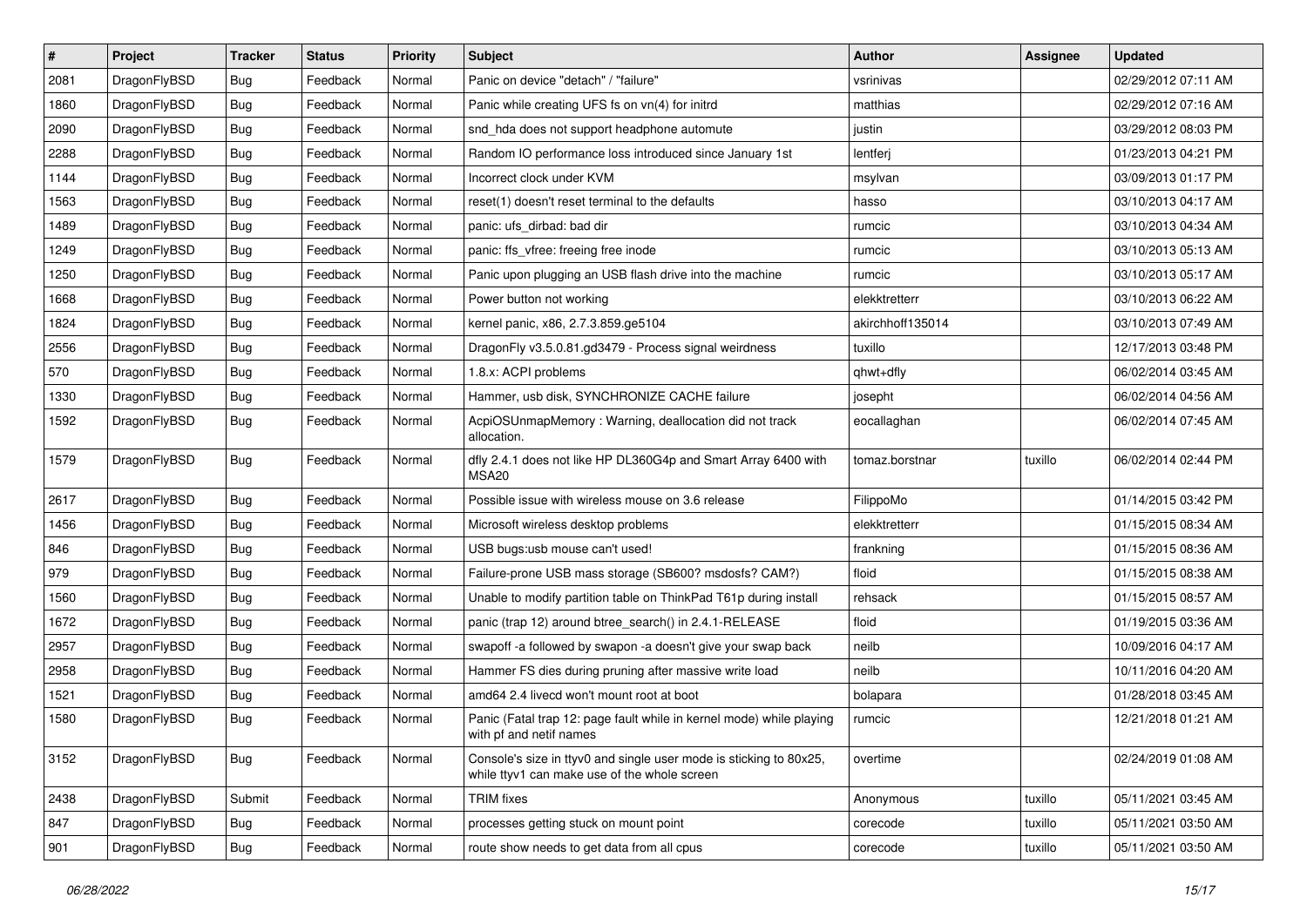| $\vert$ # | Project      | <b>Tracker</b> | <b>Status</b> | <b>Priority</b> | <b>Subject</b>                                                                                                                                            | <b>Author</b>  | Assignee | <b>Updated</b>      |
|-----------|--------------|----------------|---------------|-----------------|-----------------------------------------------------------------------------------------------------------------------------------------------------------|----------------|----------|---------------------|
| 911       | DragonFlyBSD | <b>Bug</b>     | Feedback      | Normal          | kldload/kernel linker can exceed malloc reserve and panic system                                                                                          | corecode       | tuxillo  | 05/11/2021 03:51 AM |
| 1287      | DragonFlyBSD | <b>Bug</b>     | Feedback      | Normal          | altg configuration doesn't work                                                                                                                           | corecode       | tuxillo  | 05/11/2021 03:51 AM |
| 1587      | DragonFlyBSD | <b>Bug</b>     | Feedback      | Normal          | can't gdb across fork                                                                                                                                     | corecode       | tuxillo  | 05/11/2021 03:54 AM |
| 1101      | DragonFlyBSD | Bug            | Feedback      | Normal          | ohci related panic                                                                                                                                        | polachok       |          | 05/11/2021 04:00 AM |
| 1282      | DragonFlyBSD | Bug            | Feedback      | Normal          | panic (trap 12) when booting SMP kernel on Atom 330 (dual core)                                                                                           | tomaz.borstnar |          | 05/11/2021 04:00 AM |
| 1332      | DragonFlyBSD | <b>Bug</b>     | Feedback      | Normal          | DFBSD 2.2 - Booting usbcdrom/usbsticks on thinkpad hangs on<br>"BTX Halted"                                                                               | tuxillo        |          | 05/11/2021 04:00 AM |
| 1387      | DragonFlyBSD | Bug            | Feedback      | Normal          | zero-size malloc and ps: kvm getprocs: Bad address                                                                                                        | qhwt+dfly      |          | 05/11/2021 04:00 AM |
| 1411      | DragonFlyBSD | <b>Bug</b>     | Feedback      | Normal          | Burning doesn't work with ahci(4)                                                                                                                         | hasso          | dillon   | 05/11/2021 04:00 AM |
| 1429      | DragonFlyBSD | Bug            | Feedback      | Normal          | vkernel bug - "mfree: m->m_nextpkt != NULL"                                                                                                               | dillon         |          | 05/11/2021 04:00 AM |
| 1448      | DragonFlyBSD | <b>Bug</b>     | Feedback      | Normal          | panic: assertion: _tp->tt_msg->tt_cpuid == mycpuid in<br>tcp_callout_active tcp_output tcp_usr_send netmsg_pru_send<br>netmsg service tcpmsg service loop | dillon         |          | 05/11/2021 04:00 AM |
| 1454      | DragonFlyBSD | <b>Bug</b>     | Feedback      | Normal          | Unable to boot from external USB DVD drive                                                                                                                | elekktretterr  |          | 05/11/2021 04:01 AM |
| 1481      | DragonFlyBSD | <b>Bug</b>     | Feedback      | Normal          | panic: assertion: kva p(buf) in soopt from kbuf (after ipfw pipe<br>show, 2.2.1-R)                                                                        | combiner       |          | 05/11/2021 04:01 AM |
| 1486      | DragonFlyBSD | <b>Bug</b>     | Feedback      | Normal          | Interrupt storm related to SATA DVD device                                                                                                                | hasso          |          | 05/11/2021 04:01 AM |
| 1577      | DragonFlyBSD | <b>Bug</b>     | Feedback      | Normal          | panic: assertion: leaf->base.obj id == ip->obj id in<br>hammer ip delete range                                                                            | qhwt+dfly      |          | 05/11/2021 04:01 AM |
| 1591      | DragonFlyBSD | Bug            | Feedback      | Normal          | Lenovo X301 hangs with AHCI Driver CMD TIMEOUT<br>STS=d0 <bsy></bsy>                                                                                      | eocallaghan    |          | 05/11/2021 04:05 AM |
| 1613      | DragonFlyBSD | <b>Bug</b>     | Feedback      | Normal          | USB Keyboard not working on master                                                                                                                        | elekktretterr  |          | 05/11/2021 04:05 AM |
| 1618      | DragonFlyBSD | Bug            | Feedback      | Normal          | collision for 'struct pmap' when using RPC and <sys user.h=""></sys>                                                                                      | carenas        |          | 05/11/2021 04:05 AM |
| 1717      | DragonFlyBSD | <b>Bug</b>     | Feedback      | Normal          | HAMMER panic in hammer cursor down()                                                                                                                      | josepht1       |          | 05/11/2021 04:05 AM |
| 1745      | DragonFlyBSD | Bug            | Feedback      | Normal          | kmalloc panic                                                                                                                                             | josepht        |          | 05/11/2021 04:05 AM |
| 2717      | DragonFlyBSD | Submit         | Feedback      | Normal          | Out of range numeric handling                                                                                                                             | dclink         | tuxillo  | 05/11/2021 04:08 AM |
| 2644      | DragonFlyBSD | <b>Bug</b>     | Feedback      | Normal          | 3.6.0-REL trap 9 on boot                                                                                                                                  | memmerto       |          | 11/27/2021 08:08 AM |
| 2459      | DragonFlyBSD | <b>Bug</b>     | Feedback      | Normal          | apic problems with HP Probook 4510s                                                                                                                       | thowe          |          | 11/27/2021 08:22 AM |
| 1718      | DragonFlyBSD | <b>Bug</b>     | Feedback      | Normal          | IDE disk drive not detected by x86 64 2.6.1 Live CD                                                                                                       | bcox           |          | 11/27/2021 08:25 AM |
| 1397      | DragonFlyBSD | <b>Bug</b>     | Feedback      | Normal          | jobs -I output inconsistency when called from script                                                                                                      | Anonymous      | tuxillo  | 05/15/2022 05:07 AM |
| 1593      | DragonFlyBSD | Bug            | Feedback      | Normal          | panic: assertion: $ccb == ap > ap$ err $ccb$ in ahci put err $ccb$                                                                                        | ftigeot        | ftigeot  | 05/15/2022 05:09 AM |
| 1727      | DragonFlyBSD | <b>Bug</b>     | Feedback      | Normal          | CD boot panic (2.6.1) (usb?)                                                                                                                              | kiril          |          | 05/15/2022 05:10 AM |
| 243       | DragonFlyBSD | Bug            | Feedback      | Normal          | weird behavior in the shell                                                                                                                               | swildner       |          | 05/31/2022 02:51 PM |
| 806       | DragonFlyBSD | <b>Bug</b>     | Feedback      | Normal          | boot error on MacBook                                                                                                                                     | tralamazza     |          | 06/04/2022 05:28 AM |